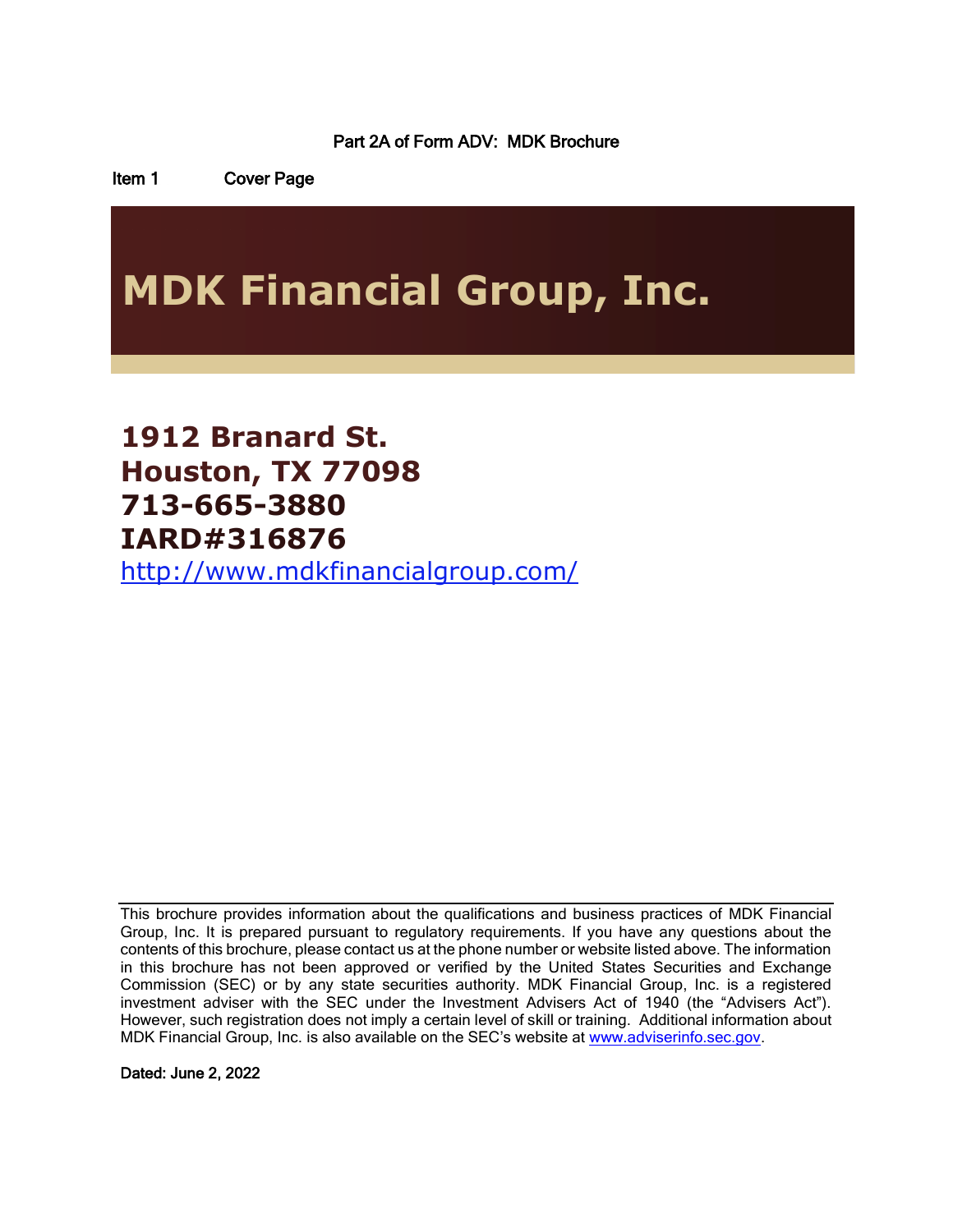# <span id="page-1-0"></span>Item 2 Material Changes

This Form ADV, Part 2, also known as the "Brochure", requires disclosure on distinct topics, and answers must be presented in the order of the items in the form, using the headings in the form. We urge you to carefully review all subsequent summaries of material changes, as they will contain important information about any significant changes to our advisory services, fee structure, business practices, conflicts of interest, and disciplinary history.

## **Summary of Material Changes:**

Please note that there were no "material changes" made to this Brochure since our last delivery or posting of the Brochure on the SEC's public disclosure website; however, this Brochure does include a number of minor editorial changes, updated DOL Disclosures and updated information on our assets under management.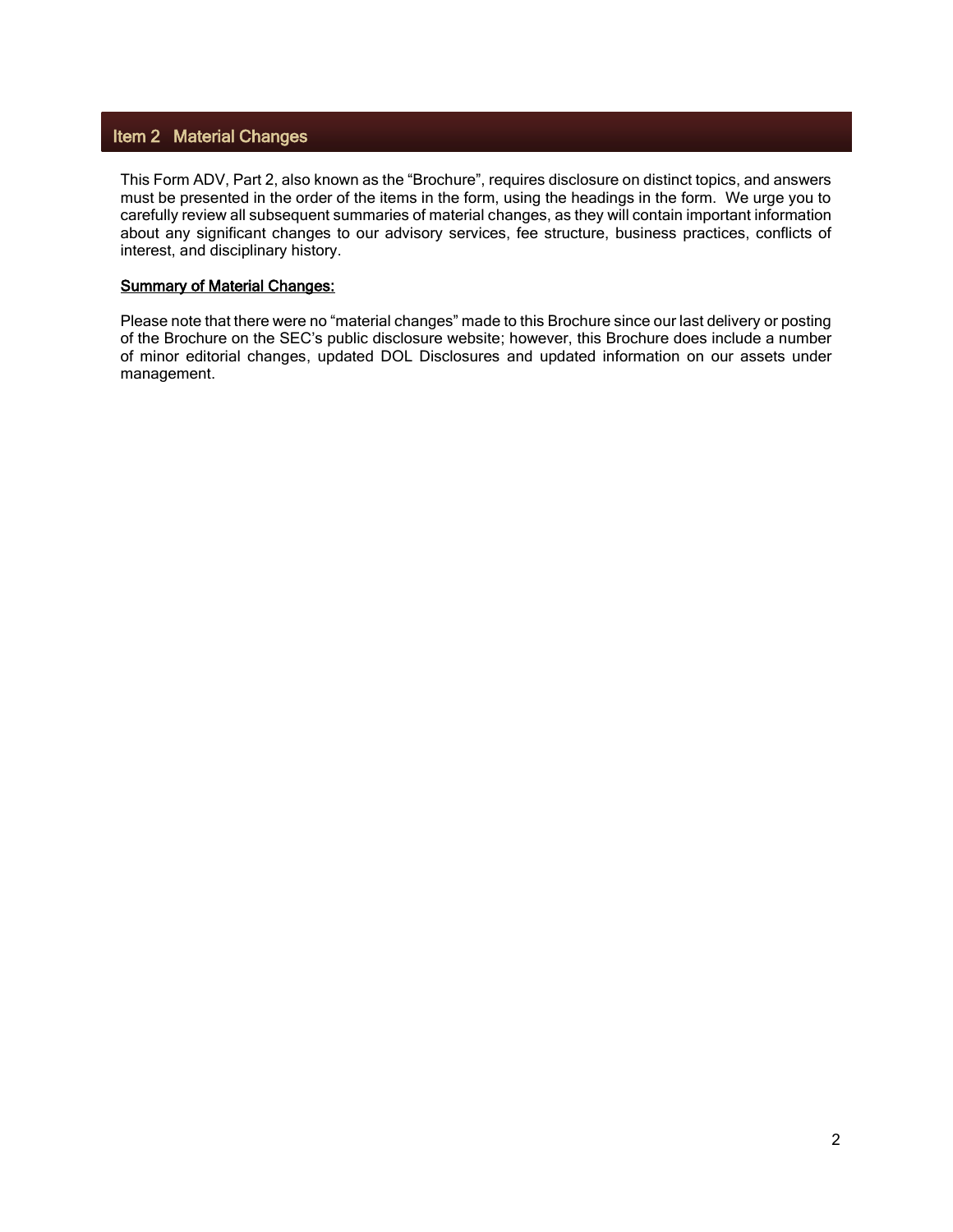# <span id="page-2-0"></span>Item 3 Table of Contents

| Item 1            |                                                                                       |  |
|-------------------|---------------------------------------------------------------------------------------|--|
| Item <sub>2</sub> |                                                                                       |  |
| Item <sub>3</sub> |                                                                                       |  |
| Item 4            |                                                                                       |  |
| Item 5            |                                                                                       |  |
| Item 6            | Performance-Based Fees and Side-By-Side Management  11                                |  |
| Item <sub>7</sub> |                                                                                       |  |
| Item 8            | Methods of Analysis Investment Strategies and Risk of Loss  12                        |  |
| Item 9            |                                                                                       |  |
| Item 10           |                                                                                       |  |
| Item 11           | Code of Ethics Participation or Interest in Client Transactions & Personal Trading 16 |  |
| Item 12           |                                                                                       |  |
| Item 13           |                                                                                       |  |
| Item 14           |                                                                                       |  |
| Item 15           |                                                                                       |  |
| Item 16           |                                                                                       |  |
| Item 17           |                                                                                       |  |
| Item 18           |                                                                                       |  |
| Item 19           |                                                                                       |  |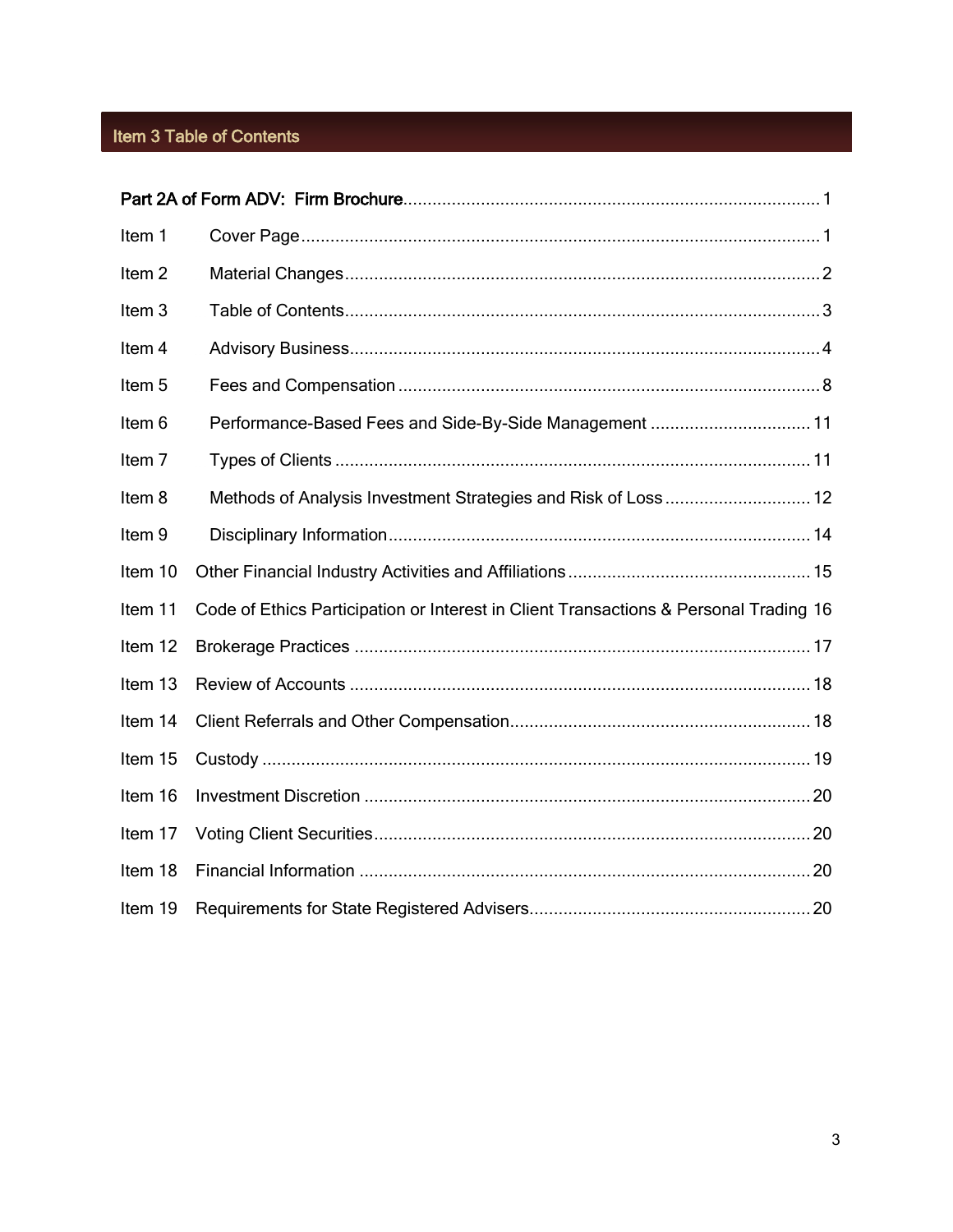## <span id="page-3-0"></span>Item 4 Advisory Business

## **INTRODUCTION**

This ADV Part 2A provides information about the qualifications and business practices of MDK / "Michael D. Krost" - Advisor. If you have any questions about the contents of this ADV Part 2A, please contact Gina N. Sprinkle at 713-665-3880 at extension 202 or at *gsprinkle@mdkfinancialgroup.com*. The information in this ADV Part 2A has not been approved or verified by the United States Securities and Exchange Commission (SEC), State of Texas Securities Commissioner or by any state securities authority.

MDK Financial Group, Inc. (herein referred to as "MDK", "Firm," "we," "our," "us") is a registered Investment Advisory MDK registered with the U.S. Securities and Exchange Commission (SEC) since October 11, 2006. We are noticed filed in our home state of Texas, which means we are registered to do business in this state. We may conduct business in other states by claiming an exemption from registration. Our registration as an Investment Adviser does not imply any level of skill or training.

The oral and written communications we provide you, including this Brochure, is information you can use to evaluate us and other advisers, which are factors in your decision to hire us or to continue to maintain a mutually beneficial relationship. This Brochure provides information about our qualifications and business practices.

Additional information about MDK also is available on the SEC's website at [www.sec.gov.](http://www.sec.gov/)

#### **OWNERSHIP**

MDK Financial Group, Inc., a Texas Corporation, was founded in 1990 and is a wholly owned subsidiary of Adaptation Financial Advisors Inc. The majority shareholder of Adaptation Financial Advisors Inc. is Alan P. Niemann.

#### ADVISORY SERVICES OFFERED

MDK Financial Group, Inc. is an investment advisory MDK providing:

- Investment Management Services on a Discretionary and Non-Discretionary basis
- Portfolio Monitoring and Performance Appraisal
- Financial Planning Services
- Retirement Plan Consulting Services
- Consulting / Asset Allocation Services
- Seminar / Educational Training

## INVESTMENT MANAGEMENT SERVICES

We use an analytic approach to asset allocation utilizing products with low expenses for the bulk of client investments. Our investment philosophy focuses on diversification, and periodic portfolio rebalancing.

We provide portfolio management services on a discretionary and non-discretionary basis. On a discretionary basis, we design, revise and reallocate a custom portfolio for you. On a non-discretionary basis, we provide periodic recommendations to you and if such recommendations are approved, we will ensure that the authorized recommendations are carried out. MDK is guided by the client's stated objectives (i.e., maximum capital appreciation, growth, income, or growth and income). During our data gathering process via personal communications we tailor the client's account and our services to the client specific financial profile. The profile is designed to determine the client's objectives, time horizons, risk tolerance, liquidity needs and current financial needs. We then formulate an investment plan and financial strategy. As appropriate, we also review and discuss a client's prior investment history, as well as family composition and background. Written recommendations are prepared based on this profile. We rely upon you for accuracy and completeness with regard to a significant amount of the initial financial profiling data. We will discuss with you the initial investment plan and agree to the financial strategy.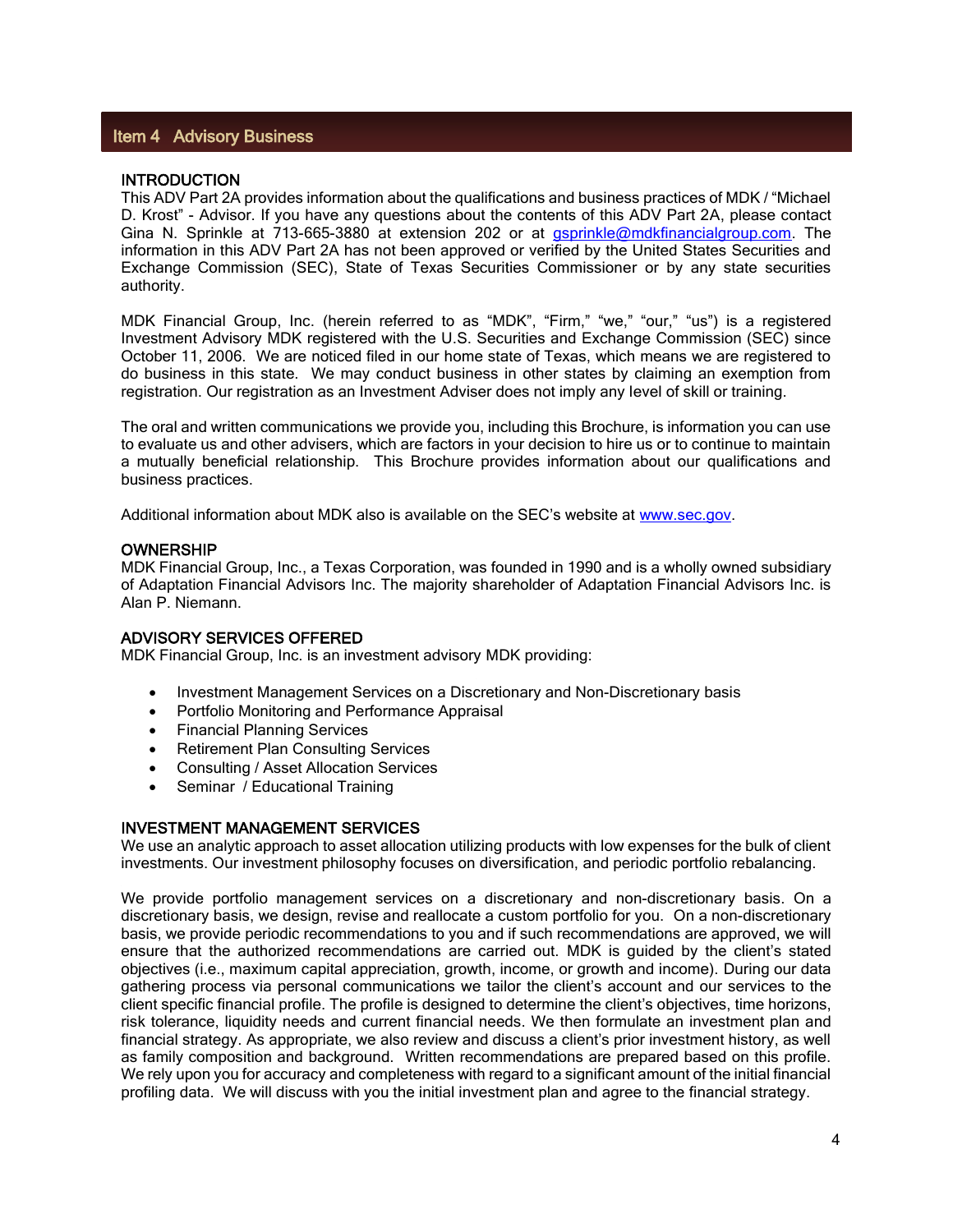Although we offer comprehensive wealth management advice, our advice is neither legal nor accounting advice. We encourage you to coordinate and discuss the impact of our advice with your attorney and accountant. We also rely on you to inform us promptly anytime there are significant changes in your financial situation, goals, or objectives. Although we offer comprehensive wealth management advice, we rely on clients to engage actively in the process. Failure to participate actively in the process may result in our recommendations failing to meet your needs.

For 403(b) client accounts, we make available a strategy which selects, allocates, monitors, and rebalance when necessary institutionally approved mutual funds.

If it is determined by us that adjustments need to be made to the portfolio, non-discretionary clients will be contacted for authorization. On an annual basis and/or as needed basis, we will communicate with you to reevaluate financial status, needs, objectives and other pertinent information.

We may also offer investment advice concerning investments in cable TV, equipment leasing, mortgages, other partnerships, Real Estate Investment Trusts (REITS) and Unit Investment Trusts (UITs).

MDK manages clients' assets primarily utilizing load waived mutual funds and no‐load mutual funds, taking into consideration the overall management style selected by the client. The mutual funds are selected on the basis of any or all of the following criteria: the fund's performance history; the industry sector in which the fund invests; the track record of the fund's manager; the fund's investment objectives; the fund's management style and philosophy; and the fund's management fee structure. Portfolio weighting between funds and market sectors is determined by each client's individual needs and circumstances.

We may also, when appropriate, sub-advise certain portions of a client portfolio to independent thirdparty managers or recommend direct investment with independent third-party managers, typically when those managers demonstrate knowledge and expertise in a particular investment strategy.

Custody of Investment Management Service client accounts for both securities and funds will be maintained at Fidelity Investments, Inc. ("Fidelity"). Neither MDK nor its advisory agents are affiliates of Fidelity Investments.

## PORTFOLIO MONITORING AND PERFORMANCE APPRAISAL

Once we complete our analysis of your situation, we will work with you to determine which of our programs is best suited to your needs. We will determine an asset allocation customized to your financial goals, objectives and risk tolerance. Your portfolio allocation will take into consideration your limitations or restrictions, the market and economy at the time and your financial situation, goals and objectives.

We will schedule a meeting with you and present the recommended portfolio allocation. Upon your approval, we will implement the initial portfolio allocation. After we implement the initial portfolio allocation, we will provide monitoring services (your account is not actively managed on a continuous basis). We emphasize personal contact and interaction with you rather than continuous and regular account supervision. We will determine the securities to be purchased and sold in the account and will alter the securities holdings from time to time. No changes will be made to the allocation of nondiscretionary accounts without prior consultation with you and your expressed agreement for each transaction. Depending on your specific goals and objectives, most accounts will be actively managed although a buy and hold strategy will generally be used.

We primarily use open ended mutual funds, including no-load and load waived, or mutual funds purchased at net asset value (NAV), and Exchange Traded Funds (ETFs). However, managed accounts are not exclusively limited to mutual funds and ETFs and may include stocks, bonds, annuities and other products as are suitable based on your goals and objectives.

Transactions in the account, account reallocations and rebalancing may trigger a taxable event, with the exception of IRA accounts, 403(b) accounts and other qualified retirement accounts.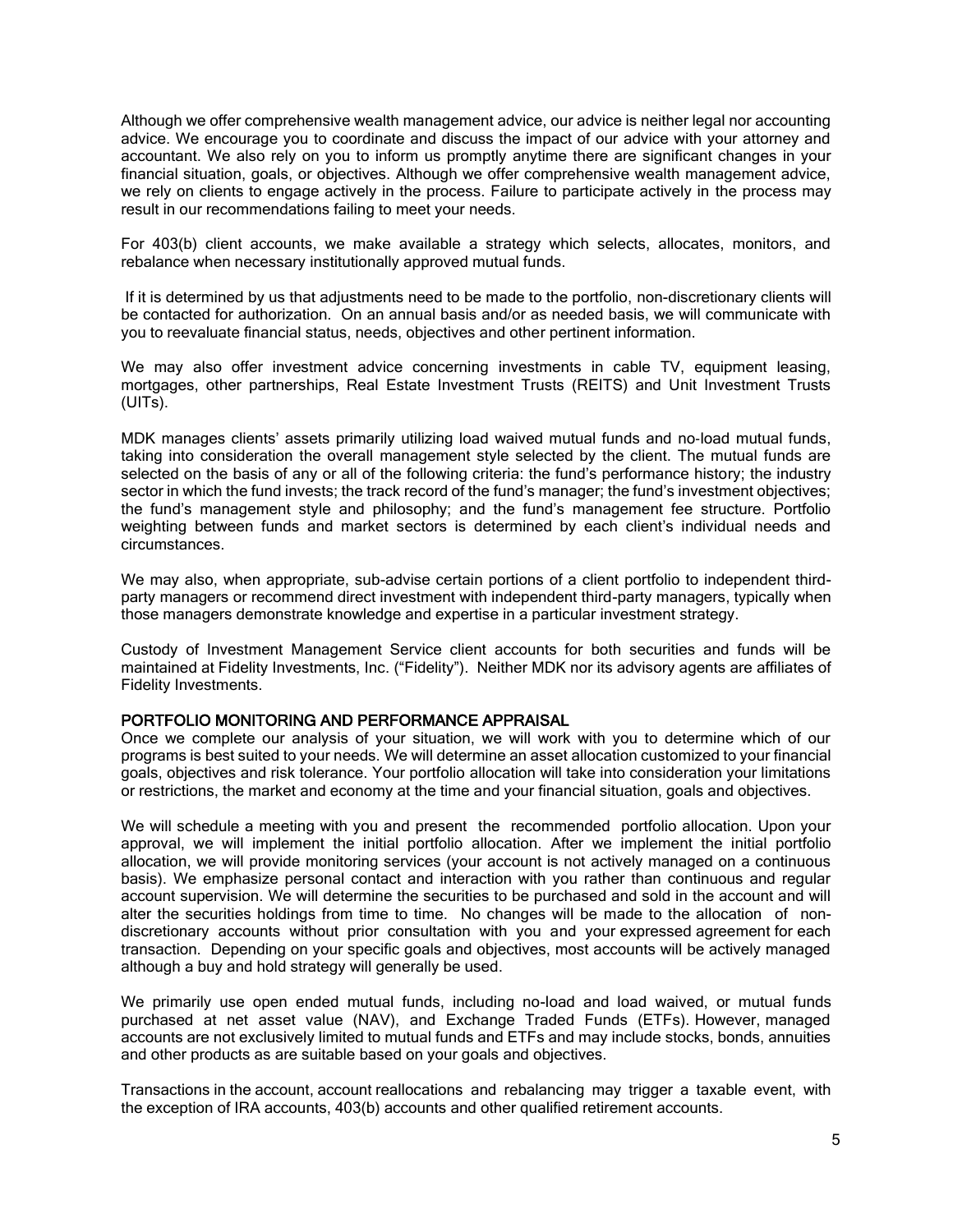Advisory representatives of MDK are registered with Geneos Wealth Management, Inc. ("Geneos") as Registered Representatives. Geneos is a registered full-service general securities broker-dealer with the Securities and Exchange Commission ("SEC"), a member of the Financial Industry Regulatory Authority. ("FINRA"), and various other regulatory bodies. Our Advisory Representatives are able to recommend the purchase of securities offered by Geneos. If you purchase these products through Geneos, our Advisory Representatives will receive customary commissions from these products. Thus, a conflict of interest exists between the interests of our Advisory Representatives and those of our advisory Clients, as the representative would be incentivized to recommend products that carry a commission.

While our Advisory Representatives' security sales are reviewed for suitability by an appointed supervisor, you should be aware of the incentives they have to sell certain securities products and are encouraged to ask them about any conflict presented.

Please be aware that you are under no obligation to purchase products or services recommended by our Advisory Representatives in connection with providing you with any advisory service that we offer.

## FINANCIAL PLANNING SERVICES

We provide a variety of financial planning services to you regarding the management of your financial resources, based upon an analysis of your needs. Generally, such financial planning services will involve preparing a financial program for you based on your financial circumstances and objectives. This information typically covers present and anticipated assets and liabilities, including insurance, savings, investments and anticipated retirement or other employee benefits.

Our financial planning typically includes general recommendations for a course of activity or specific actions that you should take. For example, recommendations may be made that the Clients obtain insurance or revise existing coverage, establish an individual retirement account, increase or decrease funds held in savings accounts or to invest funds in certain securities.

Other financial planning services that we may provide include ongoing financial counseling, account review, securities research and other advisory services related to investments.

Financial planning services to be provided to you will be outlined on the client agreement that you sign with us.

## RETIREMENT PLAN CONSULTING SERVICES

We offer retirement consulting services to employee benefit plans and their fiduciaries. The services are designed to assist the plan sponsor (the "Company") in meeting their management and fiduciary obligations to the plan under ERISA. Retirement consulting services will consist of general or specific advice, and may include any one or all of the following:

- 1. Strategic Planning and Investment Policy Development/Review.
- 2. Plan Review.
- 3. Plan Fee and Cost Review.
- 4. Acting as Third-Party Service Provider Liaison.
- 5. Assessment of Plan Investments and Investment Options.
- 6. Plan Participant Education and Communication.

The Company may also engage us to provide the following additional services, for separate compensation:

- 1. Review of Executive Benefits.
- 2. Assist with Plan Conversion.
- 3. Merger and Acquisition Assistance.
- 4. Assist with Corrective Actions to Comply with Applicable Regulations.
- 5. Coordination with Other Advisers.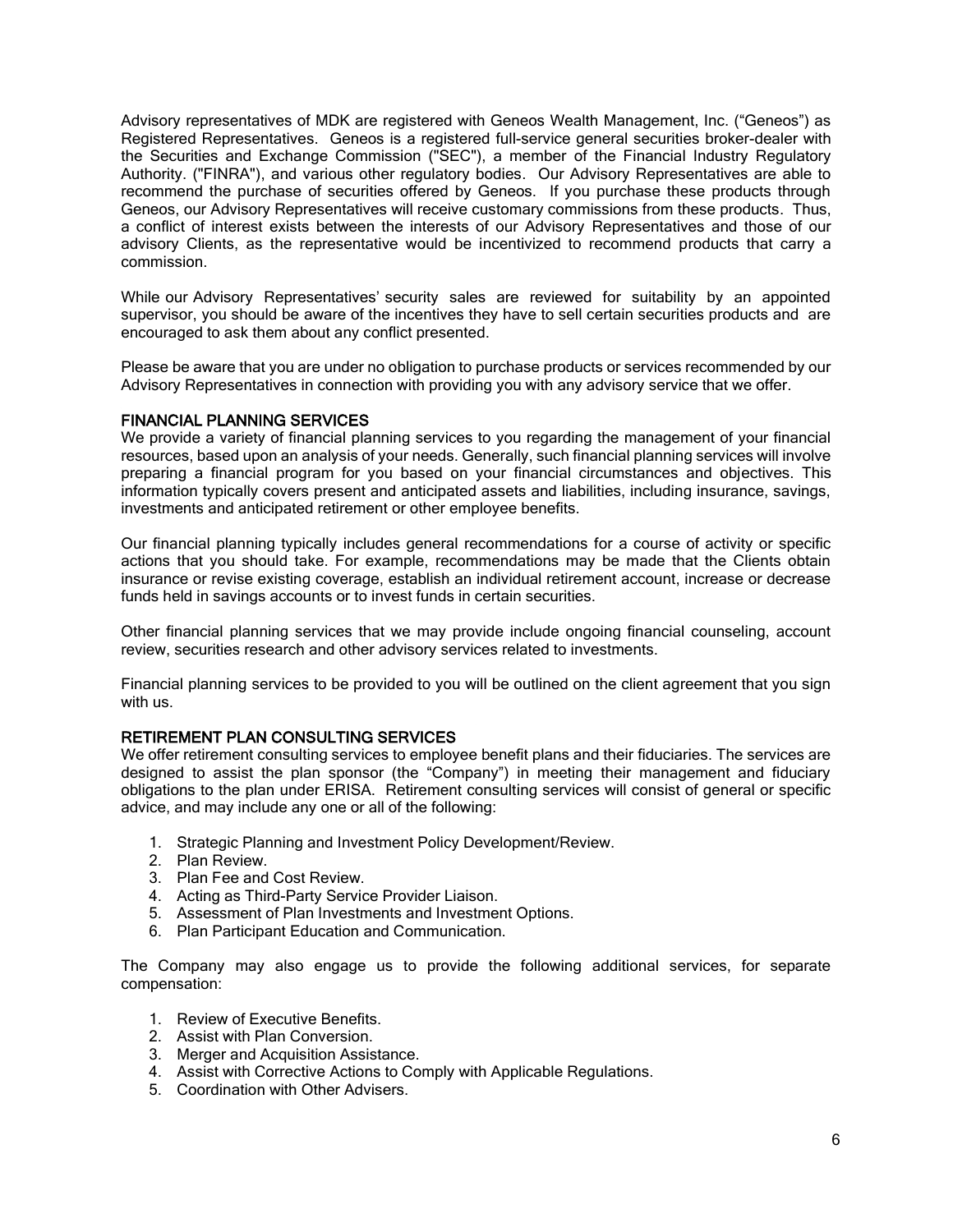We will determine with the Company in advance the scope of services to be performed and the fees for all requested services. Prior to engaging us to provide pension consulting services, the Company will be required to enter into a written agreement with us setting forth the terms and conditions of the engagement, describing the scope of the services to be provided, and the relevant fees and fee-paying arrangements. The services outlined above that we provide are explained in more detail in the written agreement.

When we perform our agreed upon services, we will not be required to verify the accuracy or consistency of any information received from the Company.

We will serve in a fiduciary capacity with respect to some of the services that we provide which will be further explained in the written agreement we sign with the Company. The Company is always free to seek independent advice about the appropriateness of any recommendations made by us.

## CONSULTING / ASSET ALLOCATION SERVICES

MDK also offers various consultation services to clients that have not engaged MDK for portfolio management services. MDK provides this more targeted service to address specific investment and financial concerns of the client, which may include advice on non-securities matters. Generally, this is in connection with the rendering of estate planning, insurance, and/or annuity advice. MDK will gather information on a client's current financial status, future goals and attitudes towards risk.

Based upon these personal consultations and the client's goals and objectives, MDK will analyze and make recommendations to a client about an appropriate allocation of available investments which may include, but are not limited to, stocks, bonds, and mutual funds. Once MDK has determined an asset allocation that is appropriate, based on the client's investment goals and strategies suitable for a particular client, MDK may suggest the use of an independent investment adviser to manage the client's portfolio to attain those particular goals. MDK may or may not manage these client portfolios.

Consulting recommendations are not limited to any specific product or service offered by a broker dealer or insurance company. Please note that any advice given verbally, or any advice provided in a written deliverable involving an Adviser's judgment cannot be guaranteed for accuracy. There are no express or implied guarantees of performance for securities-related recommendations. All recommendations are of a generic nature.

# SEMINARS / EDUCATIONAL TRAINING

MDK may hold investment-related seminars and/or educational events to existing clients, prospective clients, and the general investing public. The seminars feature general investment-related advice for educational purposes and may include both securities and non-securities topics. No specific individualized investment advice regarding investment objectives or investment related needs of the attendees, listeners, or audience is rendered during seminars. However, participants are free to schedule meetings with the Adviser(s) in an effort to obtain personalized investment advice.

## WRAP FEE PROGRAMS

MDK Financial Group, Inc. does not participate or sponsor any wrap fee programs.

## ASSETS UNDER MANAGEMENT

As of December 31, 2021 MDK Financial Group, Inc. has approximately \$270,437,665 in discretionary assets under management and \$18,298,450 of non-discretionary assets under management.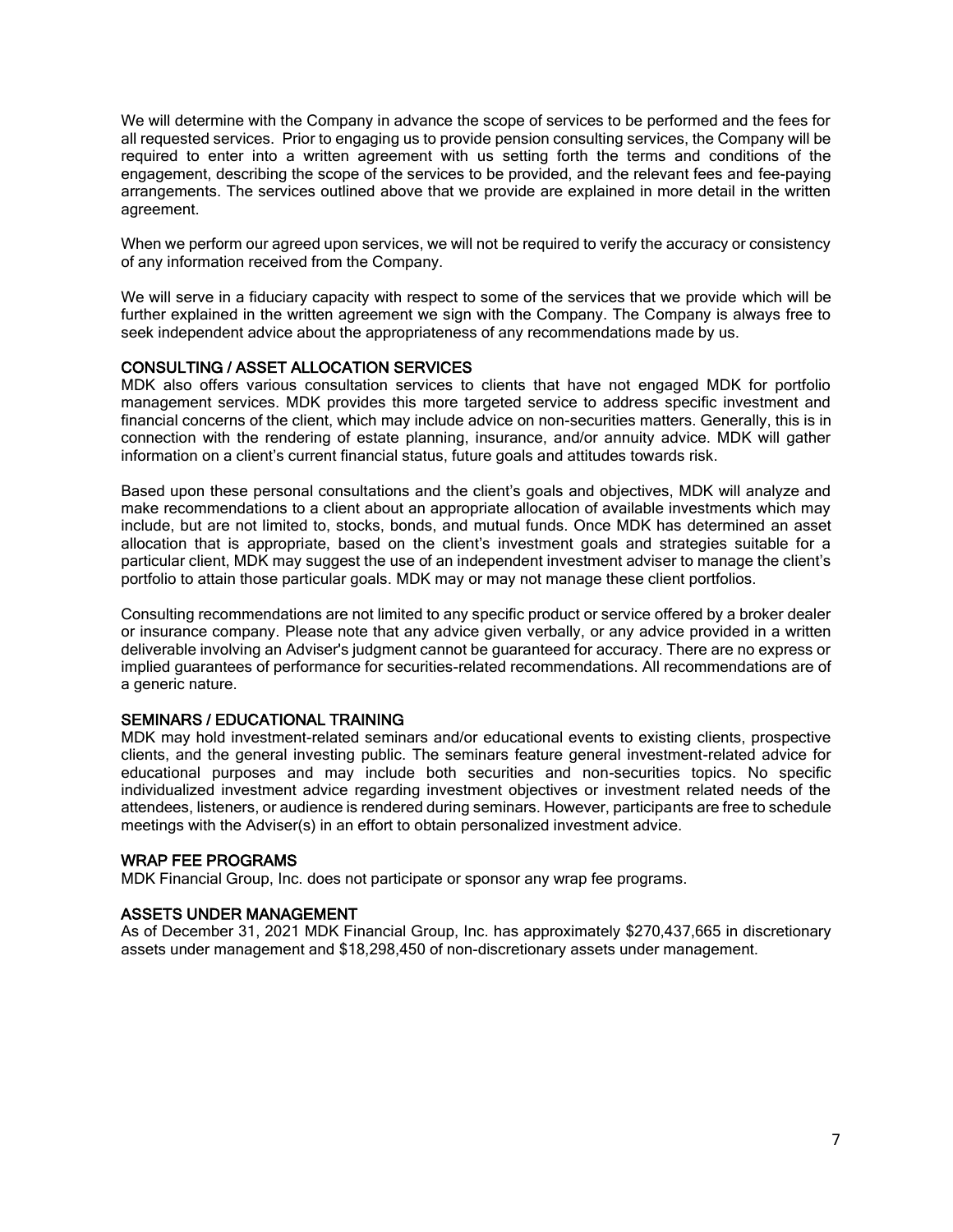# <span id="page-7-0"></span>Item 5 Fees and Compensation

## INVESTMENT MANAGEMENT PROGRAM FEE SCHEDULE:

## ESTABLISHMENT FEE:

At the onset of each investment management relationship, we retain the discretion to charge a one-time fixed fee ranging from \$250 - \$1000 determined by the complexity and scope of your financial profile. The advisory agent assigned to your account will fully discuss and disclose the amount of the establishment fee at the time of the signing of the investment management agreement. The establishment fee if imposed is due and payable upon presentation of the financial profile.

We do not participate in performance-based fees. We do charge an hourly fee of \$350.00 per hour for financial planning services. We also charge an asset-based fee for investment management services, as per fee schedule below.

#### INVESTMENT MANAGEMENT FEE:

We are compensated for the ongoing quarterly management of the client's account through a quarterly fee based on an annual percentage of the assets managed by us, charged at the end of each quarter. The fee is assessed on the market value of the account on the last calendar day of the preceding quarter, in arrears.

Monies added during the quarter including contributions thru payroll reduction, dividends, interest, capital gains, all sources of income regardless of timing will be included in the fee computation at the end of the quarter as if invested during the entire period.

Rollovers and transfers directly from Fund Company to Fund Company that are added during the quarter will be prorated from the date of deposit to the end of that quarter.

Fees charged by us are negotiable. There is no minimum account size for opening an investment managed account with us.

Advisory clients are subject to MDK's advisory fee Agreement A, B or C in effect at the time the client entered into the advisory relationship. Pre-existing advisory clients maybe engaged in agreements A, or C; MDK created and renovated the Agreements dependent on the client's asset size, currently MDK utilizes Agreement B as the primary Agreement. Clients that have obtained \$1,000,000 or more in total account value under Agreement C will be converted to Agreement B. However, all advisory client accounts are managed under the same Code of Ethics.

The range of Investment Management Advisory Fees is as follows:

| <b>Total Account Value</b>     | <b>Maximum Advisory Fee</b> |  |
|--------------------------------|-----------------------------|--|
| First \$0 - \$250,000          | 1.50%                       |  |
| Next \$250,001 - \$500,000     | 1.25%                       |  |
| Next \$500,001 - \$1,000,000   | 1.00%                       |  |
| Next \$1,000,001 - \$2,000,000 | 1.00%                       |  |
| Next \$2,000,001 - \$3,000,000 | 0.80%                       |  |
| Next \$3,000,001 - \$4,000,000 | 0.60%                       |  |
| Over \$4,000,001               | negotiable                  |  |

Fees will range according to size and account, complexity, services rendered, etc. and are negotiable upon request.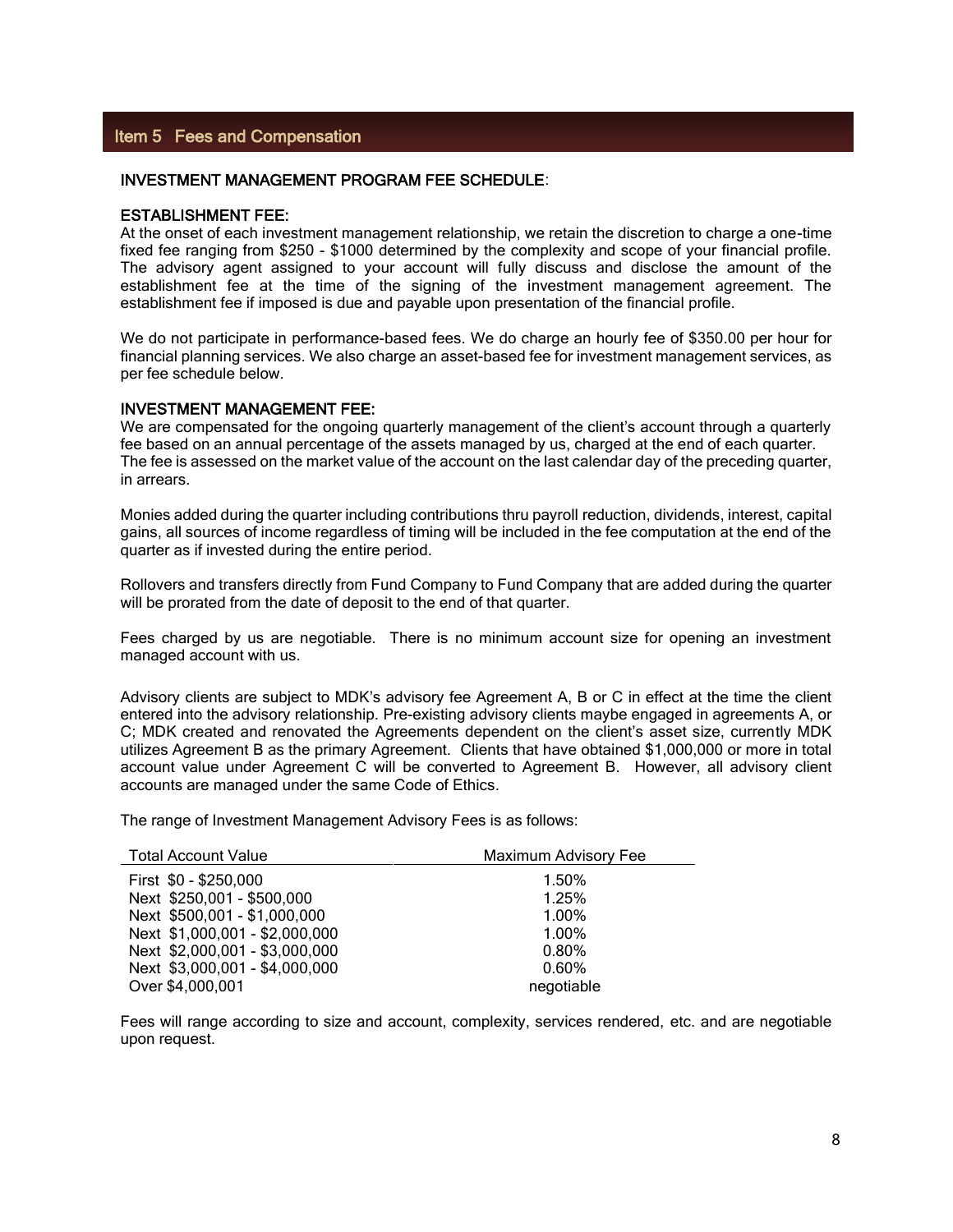Portfolio Management fees will be billed in one of three ways.

(1) Fees will be directly deducted from your account at the custodian quarterly in arrears from your accounts within thirty (30) days following the end of the quarter. We will send the qualified custodian written notice of the amount of the fee to be deducted from your account.

We and/or the custodian shall provide written notice/invoice documentation reasonably supporting the determination of the investment advisor fees upon request. The Custodian will send to you a quarterly Account statement that shows the amount of our advisory fee, the value of your assets upon which the fee was based, and the specific manner in which the fee was calculated. We will verify that the Custodian sends Account statements on a quarterly basis.

You should compare your assets upon which the fee was based to your agreement for advisory fees to the corresponding custodian statement. Statements should be received from the custodian no less than quarterly. If statements are not received, contact us immediately.

- (2) Fees will be directly invoiced on a quarterly basis within (30) days following the end of the quarter. (For clients wishing to be billed must have approval and arrangements being made in advance).
- (3) If no Advisory fee deduction is available from an authorized account, fees will be debited from the client's account that allows fee deduction.

## TERMINATION:

The Agreement shall be continual from the date of the Agreement until canceled. The Agreement may be canceled at any time by either party, for any reason upon receipt of thirty (30) days written notice by the non-canceling party. Upon termination, any earned, unpaid fees will be due and payable. Fees will be pro-rated for any partial calendar quarter. The Client has the right to terminate the Agreement without penalty within five (5) business days after entering into the Agreement.

We will aggregate related accounts in the same household to meet account minimums. Our householding policy is a husband and wife (married) and children are a household. Any individual trust, family trust, or family account is part of the household. Children that graduate and/or do not live at home are not considered part of the parent's household and are considered their own household. Any clients (household) with over \$1,000,000 total assets will automatically receive the \$1,000,000 advisory fee charged of 1% on all wealth management accounts. Breakpoints on commission-based products are automatically and systematically taken by the broker dealer system which matches social security numbers and addresses.

# ADDITIONAL TYPES OF FEES OR EXPENSES:

Our fees are exclusive of brokerage commissions, transaction fees, and other related costs and expenses which shall be incurred by the client. Clients may incur certain charges imposed by custodians, brokers, and other third parties such as fees charged by managers, custodial fees, deferred sales charges, oddlot differentials, transfer taxes, wire transfer and electronic fund fees, and other fees and taxes on brokerage accounts and securities transactions. Mutual funds and exchange traded funds also charge internal management fees, which are disclosed in a fund's prospectus.

## FINANCIAL PLANNING FEE SCHEDULE:

When you receive financial planning services you may also purchase securities or insurance products offered through Geneos pursuant to the plan or consultation. Agents of our MDK will receive commissions as Registered Representatives of Geneos or as insurance agents in connection with such transactions. Thus, we may have a conflict of interest when providing financial planning services to you as there may be an incentive for us to recommend specific courses of action through our financial planning services that will lead to members of our MDK receiving additional compensation.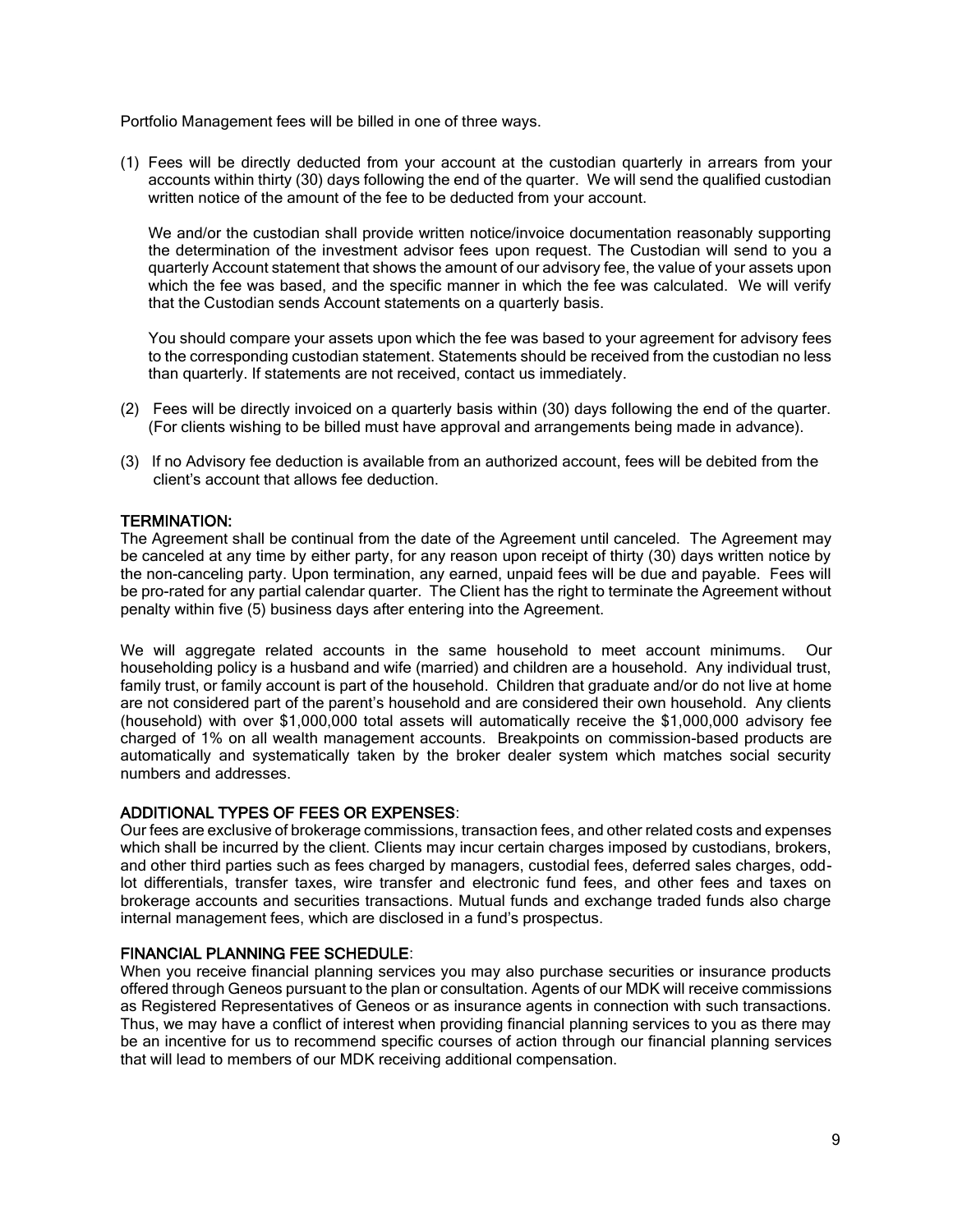Please be aware that you are under no obligation to purchase products or services recommended by us or agents of our MDK in connection with our providing you with financial planning services, or any advisory service that we offer.

The Agreement shall be continual from the date of the Agreement until canceled. The Agreement may be canceled at any time by either party, for any reason upon receipt of thirty (30) days written notice by the non-canceling party. Upon termination, any earned, unpaid fees will be due and payable. Fees will be pro-rated for any partial calendar quarter. The Client has the right to terminate the Agreement without penalty within five (5) business days after entering into the Agreement.

## RETIREMENT PLAN CONSULTING SERVICES FEE SCHEDULE:

We will bill the Company (Employer) for Retirement Plan Consulting Services at a pre-determined hourly rate. The exact fee is negotiated in advance of services rendered and is disclosed in the executed written agreement that we sign with the Company. Fees will be billed quarterly in "in arrears". In special circumstances, other fee-paying arrangements may be negotiated.

## Hourly Rate:

MDK hourly fee is \$350.00 per hour for retirement plan consulting services.

## CONSULTING / ASSET ALLOCATION SERVICES

For clients who engage MDK for consulting and/or asset allocation services, MDK charges an hourly fee ranging from \$150.00 to \$350.00 per hour depending on the nature and complexity of the client's circumstances and the MDK associate providing the service.

## TERMINATION:

The Agreement shall be continual from the date of the Agreement until canceled. The Agreement may be canceled at any time by either party, for any reason upon receipt of thirty (30) days written notice by the non-canceling party. Upon termination, any earned, unpaid fees will be due and payable. Fees will be pro-rated for any partial calendar quarter. The Client has the right to terminate the Agreement without penalty within five (5) business days after entering into the Agreement.

## OTHER COMPENSATION RECEIVED:

In addition to providing advisory services, our Advisory Agents may also sell you securities products and other investment and insurance products in their capacity as registered representatives of Geneos, member FINRA/SIPC and as licensed insurance agents. We will receive additional compensation in connection with this activity and the amount of compensation will depend on the type of product purchased. While our security sales are reviewed for suitability by an appointed supervisor, you should be aware of the incentives we have to sell certain securities products and are encouraged to ask us about any conflict presented.

Please be aware that you are under no obligation to purchase products or services recommended by us or Advisory Agents of MDK in connection with providing you with any advisory service that we offer.

# ERISA AND THE PENSION PROTECTION ACT OF 2006 (PPA)

If this Agreement is entered into by a trustee or other fiduciary, including but not limited to someone meeting the definition of "fiduciary" under the Employee Retirement Income Security Act of 1974 ("ERISA") of an employee benefit plan subject to ERISA, such trustee or fiduciary represents and warrants that Client's participation in the Account is permitted by the relevant governing instrument of such plan, and the Client is duly authorized to enter into this Agreement. Client agrees to furnish IAR or Adviser with such documents, as they shall reasonably request with respect to the foregoing. Client further agrees to notify Adviser and IAR of any event which might affect this authority or the validity of the Agreement.

Client additionally represents and warrants (i) that the governing instruments provide that an "investment adviser" as defined under ERISA may be appointed, and (ii) that the person executing and delivering this Agreement on behalf of Client is a "named fiduciary" (as defined under ERISA) who has the power under the plan to appoint an investment manager. If Client is a corporation, the party executing this Agreement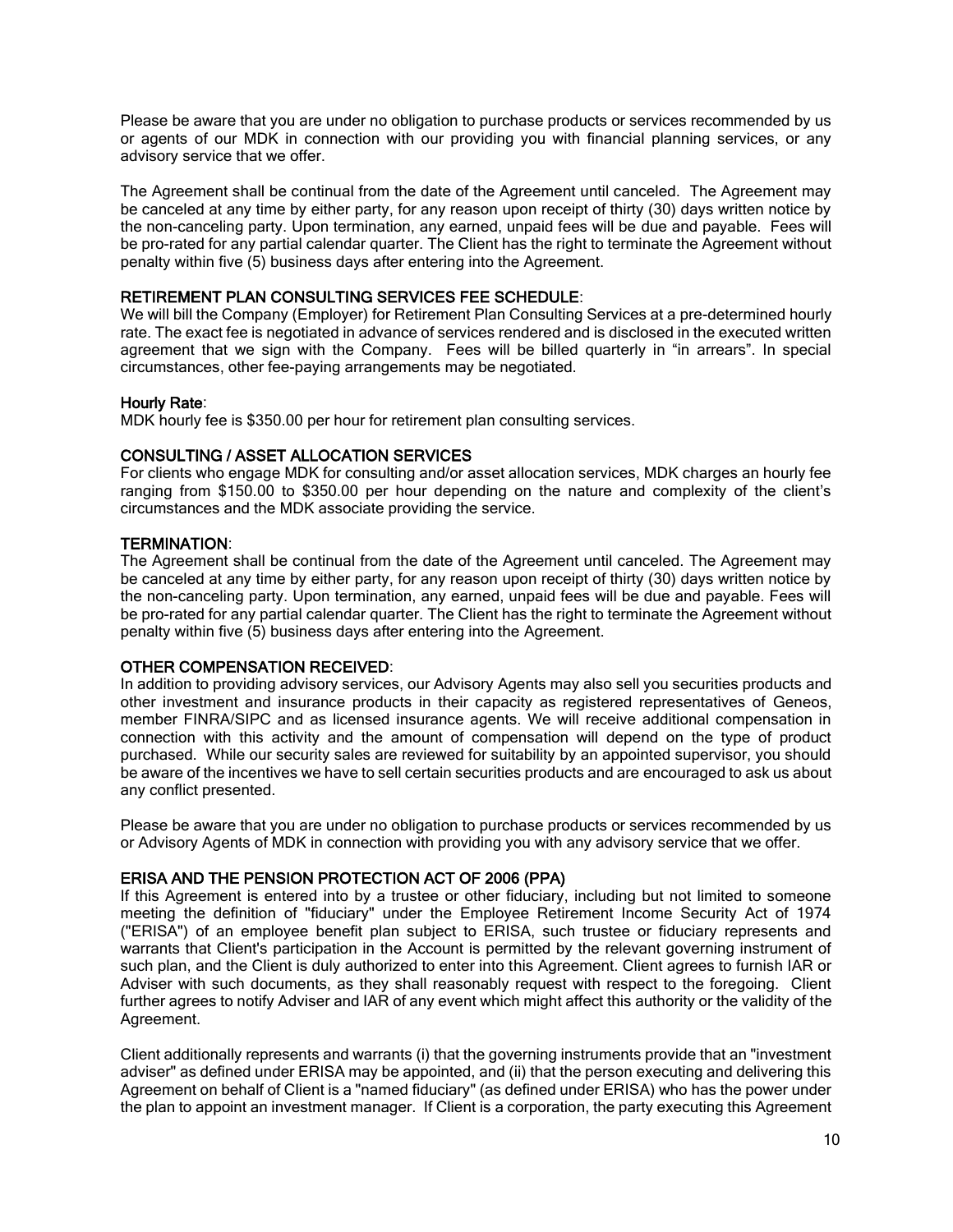<span id="page-10-0"></span>on behalf of Client, represents that execution of this Agreement has been duly authorized by appropriate corporate action.

In order for the investment advice to be deemed "eligible", Adviser has taken the required steps as set forth in Title VI, Section 601 Disclosures to meet the requirements of the Act.

## RETIREMENT ACCOUNTS – DOL DISCLOSURE

We are fiduciaries within the meaning of Title I of the Employee Retirement Income Security Act of 1974 ("ERISA") and/or the Internal Revenue Code ("Code"), as applicable, when we provide investment advice regarding portfolio assets held in an IRA, Roth IRA, Archer Medical Savings Account, a Plan covered by ERISA, or a plan described in Section 4975(e)(1)(A) of the Code (collectively referred to collectively sometimes herein as ("Retirement Accounts").

To ensure that MDK will adhere to fiduciary norms and basic standards of fair dealing, we are required to give advice that is in the "best interest" of the retirement client. The best interest standard has two chief components, prudence and loyalty. Under the prudence standard, the advice must meet a professional standard of care and under the loyalty standard, our advice must be based on the interests of our retirement clients, rather than the potential competing financial interest of MDK.

To address the conflicts of interest with respect to our compensation, we are required to act in your best interest and not put our interest ahead of yours. To this end, we must:

- Meet a professional standard of care when making investment recommendations (give prudent advice);
- Never put our financial interests ahead of yours when making recommendations (give loyal advice);
- Avoid misleading statements about conflicts of interest, fees, and investments;
- Follow policies and procedures designed to ensure that we give advice that is in your best interest;
- Charge no more than is reasonable for our services; and
- Give you basic information about conflicts of interest.

## Item 6 Performance-Based Fees and Side-By-Side Management

We do not charge performance-based fees nor do we provide side by side management services.

## Item 7 Types of Clients

#### Client Base

Our customer base consists of individuals and high net worth individuals, trusts, estates, corporations and other business entities (companies) and pension profit sharing plans. These are the types of clients that we service, but we may not have all these types as current clients at any one time.

#### Conditions for Account Management

There are no account minimums for maintaining an account with MDK, however your performance may suffer due to difficulties with diversifying smaller accounts and due to risk controls potentially being compromised. Performance of smaller accounts may vary from the performance of accounts with more dollars invested since fluctuations in the market may affect smaller accounts more.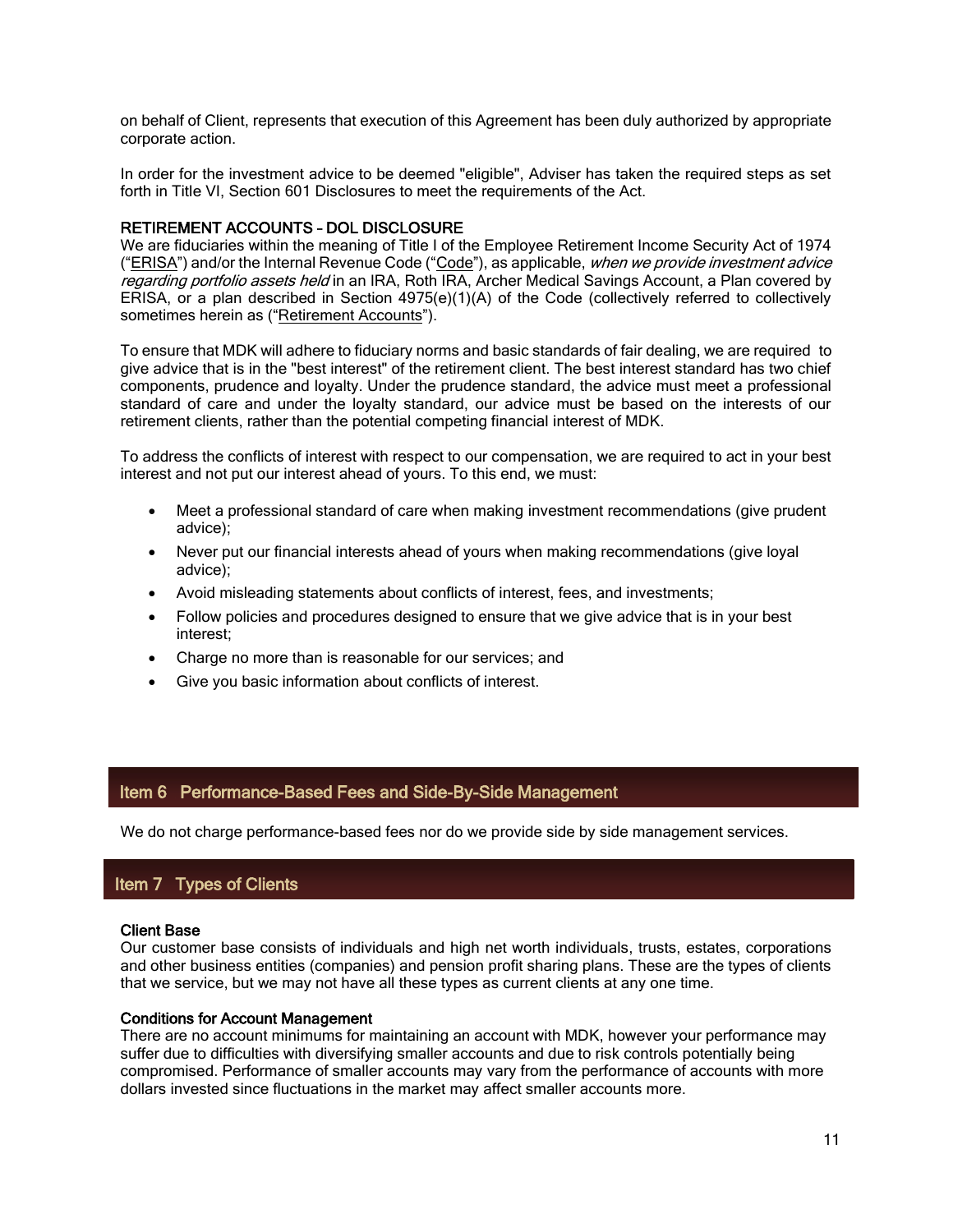# <span id="page-11-0"></span>Item 8 Methods of Analysis, Investment Strategies and Risk of Loss

#### Methods of Analysis & Investment Strategies

Retirement savings and personal investments are allocated in line with the MDK's recommended portfolios with the intent of accomplishing the highest probability of achieving and maintaining financial independence.

When analyzing investments that may be right for you, we use both Fundamental and Technical Analysis. Fundamental analysis is security analysis grounded in basic factors such as company earnings, balance sheet variables and management quality which are used to predict the future value of an investment. Information such as interest rates, GDP, inflation and unemployment may be used to predict the direction of the economy and therefore the stock market. Technical analysis is the practice of using statistics to determine trends in security prices and make or recommend investment decisions based on those trends. Technical analysis focuses on matters such as trade volume, demand, and volatility to help determine the market forces at work on a certain security or on the securities market as a whole.

In addition to those methods, sources and strategies listed we use a broad range of information in formulating its recommendations. We are not, however, solely dependent upon one source in including newspapers, magazines, newsletters and news services to evaluate the economic environment and the prospects for specific securities including mutual funds. In addition, we also rely upon outside consultants to provide evaluations of specific securities and the prospects of various sectors of the economy. In some cases, we may visit the corporate headquarters of investment sponsors, or the sites of investment projects to refine its understanding of sponsors, investments, and the investment environment. Additionally, we may obtain information from websites. Product information and due diligence research are provided by MDK.

#### Investment Strategies:

Subject to suitability requirements, we generally advise the long-term purchase of mutual funds to our clients. Long-term purchases are typically defined as the purchase of securities held for at least a year.

#### Methods of Analysis Risks:

Fundamental Analysis – When using Fundamental Analysis, we generally rely on, among other things, company earnings, balance sheet variables and management quality which are used to predict the future value of an investment. Data we review is generally considered reliable, but we cannot guarantee, nor have we verified its accuracy. In addition, the data that we review is sometimes subjective in nature and open to interpretation. Even if our data and interpretation of the data is correct, there may be other factors that determine the value of securities other than those considered in Fundamental Analysis.

Technical Analysis – When using Technical analysis, we review statistics to determine trends in security prices and make our investment decisions based on those trends. This analysis may only be able to predict how an investment will perform short-term. In addition, this analysis does not consider, the more fundamental properties of what an investment may be worth such as company performance and balance sheet variables which may play a part in determining the value of an investment.

#### Investment Strategy Risks:

Long-term purchases – Using a long-term purchase strategy generally assumes the Financial Markets will go up in the long-term which may not be the case. There is also the risk that the segment of the market that you are invested in or perhaps just your particular investment will go down over time even if the overall Financial Markets advance. Purchasing investments long-term may create an opportunity cost - "locking-up" assets that may be better utilized in the short-term in other investments.

Short-term purchases – Using a short-term purchase strategy generally assumes that we can predict how Financial Markets will perform in the short-term which may be very difficult. There are many factors that can affect Financial Market performance in the short-term (such as short-term interest rate changes, cyclical earnings announcements, etc.) but may have a smaller impact over longer periods of times.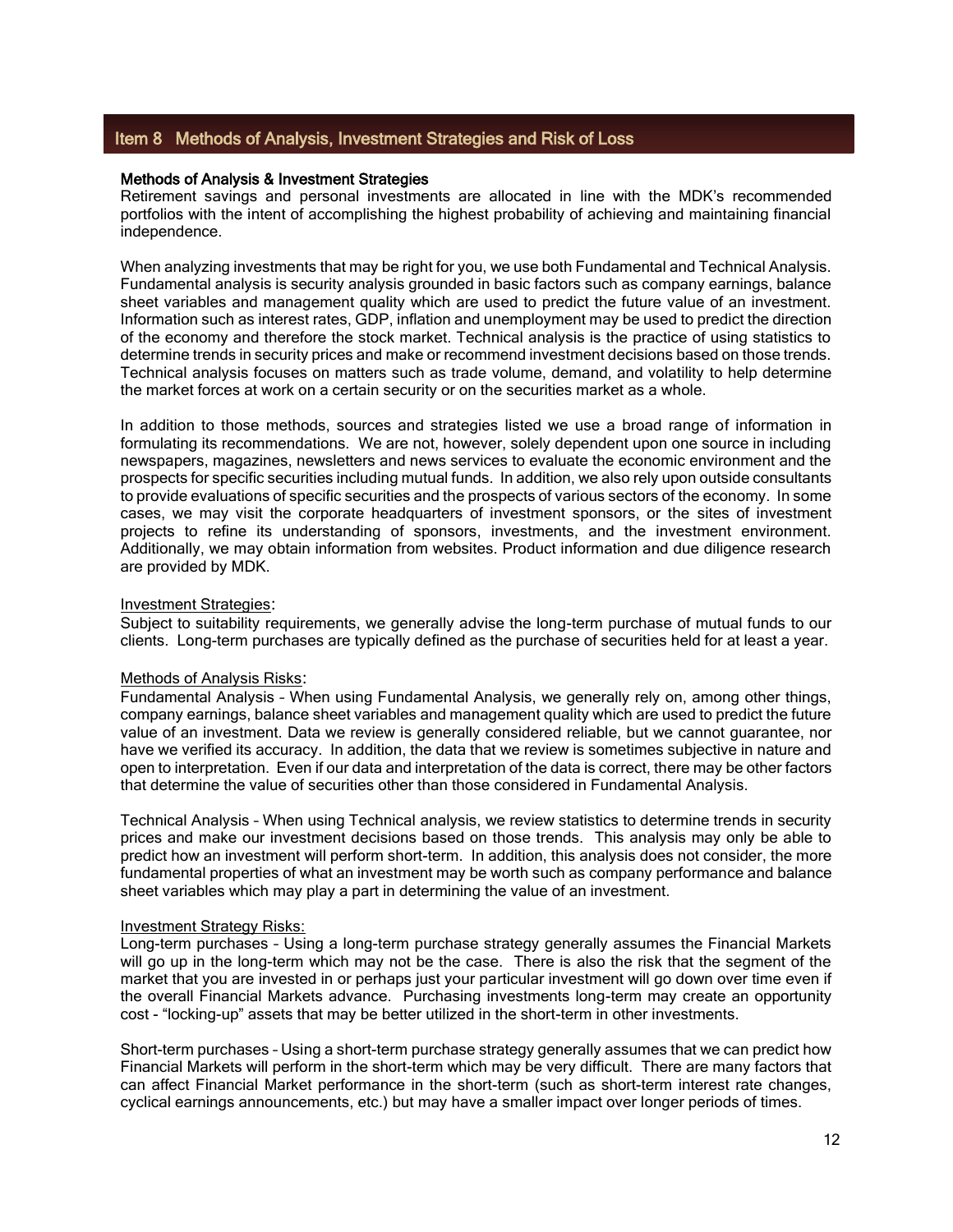Short sales – A short sales strategy is profitable when the price of the security that is "sold short" declines. If you purchase a security, the maximum amount of money you can lose is the value of the investment (the price goes to \$0). If you "sell short" the same security, and the price of the security increases, your potential for loss is unlimited.

Margin – Using margin involves the use of leverage by borrowing money to purchase securities. If the price of the purchased security decreases, you risk losing significantly more money than your initial investment. Further risks are disclosed in the margin agreement you will sign before we engage your account in this activity.

## **Security Type Risks:**

Stocks – Investing in stocks involves the assumption of risk including:

- Financial Risk: which is the risk that the companies we recommend to you may perform poorly which will affect the price of your investment.
- Market Risk: which is the risk that the Stock Market will decline, decreasing the value of the securities we recommend to you with it.
- Inflation Risk: which is the risk that the rate of price increases in the economy deteriorates the returns associated with the stock.
- Political and Governmental Risk: which is the risk that the value of your investment may change with the introduction of new laws or regulations.

Bonds – Investing in bonds involves the assumption of risk including:

- Interest Rate Risk: which is the risk that the value of the bond investments we recommend to you will fall if interest rates rise.
- Call Risk: which is the risk that your bond investment will be called or purchased back from you when conditions are favorable to the bond issuer and unfavorable to you.
- Default Risk: which is the risk that the bond issuer may be unable to pay you the contractual interest or principal on the bond in a timely manner or at all.
- Inflation Risk: which is the risk that the rate of price increases in the economy deteriorates the returns associated with the bond.

Mutual Funds – Investing in mutual funds involves the assumption of risk including:

- Manager Risk: which is the risk that an actively managed mutual fund's investment adviser will fail to execute the fund's stated investment strategy.
- Market Risk: which is the risk that the Stock Market will decline, decreasing the value of the securities contained within the mutual funds we recommend to you.
- Industry Risk: which is the risk that a group of stocks in a single industry will decline in price due to adverse developments in that industry, decreasing the value of mutual funds that are significantly invested in that industry.
- Inflation Risk: which is the risk that the rate of price increases in the economy deteriorates the returns associated with the mutual fund.

## Associated Risks:

When using Fundamental Analysis, we generally rely on, among other things, company earnings, balance sheet variables and management quality which are used to predict the future value of an investment. Data we review is generally considered reliable, but we cannot guarantee, nor have we verified its accuracy. In addition, the data that we review is sometimes subjective in nature and open to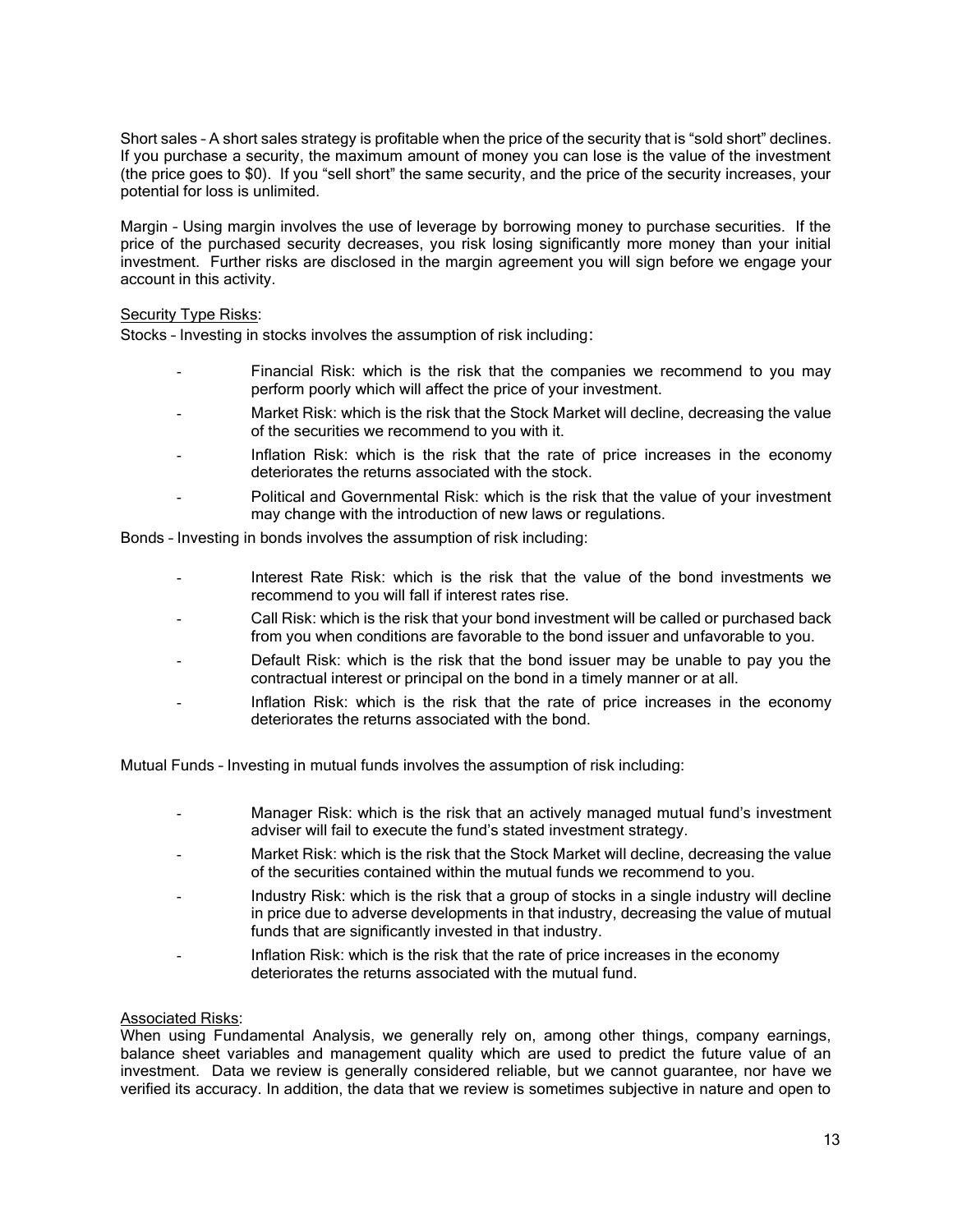<span id="page-13-0"></span>interpretation. Even if our data and interpretation of the data is correct, there may be other factors that determine the value of securities other than those considered in Fundamental Analysis.

When using Technical Analysis, we review statistics to determine trends in security prices and make our investment decisions based on those trends. This analysis may only be able to predict how an investment will perform short-term. In addition, this analysis does not consider, the more fundamental properties of what an investment may be worth such as company performance and balance sheet variables which may play a part in determining the value of an investment.

When pursuing our long-term purchases strategy, we are assuming the Financial Markets will go up in the long-term which may not be the case. There is also the risk that the segment of the market that you are invested in or perhaps just your particular investment will go down over time even if the overall Financial Markets advance. In addition, purchasing investments long-term may create an opportunity cost - "locking-up" assets that may be better utilized in the short-term in other investments.

We primarily recommend mutual funds to you. Investing in mutual funds involves the assumption of risk including:

- Manager Risk: which is the risk that an actively managed mutual fund's investment adviser will fail to execute the fund's stated investment strategy.
- Market Risk: which is the risk that the Stock Market will decline, decreasing the value of the securities contained within the mutual funds we recommend to you.
- Industry Risk: which is the risk that a group of stocks in a single industry will decline in price due to adverse developments in that industry, decreasing the value of mutual funds that are significantly invested in that industry.
- Inflation Risk: which is the risk that the rate of price increases in the economy deteriorates the returns associated with the mutual fund.

Listed above are some of the primary risks associated with the way we recommend investments to you, please do not hesitate to contact us to discuss these risks and others in more detail

## Investing in securities involves risk of loss that you should be prepared to bear.

You need to understand that investing in securities involves risk of loss, including the potential loss of the principal money you are investing. Therefore, your participation in any of the management programs offered by MDK requires you to be prepared to bear the risk of loss as well as the fluctuating performance of your accounts. Market values of investments will always fluctuate based on market conditions. In order to help minimize some of the risk, MDK uses the following disciplines: portfolio rebalancing, pure asset classes, tax harvesting and minimal overlap.

# Item 9 Disciplinary Information

Registered Investment advisers are required to disclose all material facts regarding any legal or disciplinary events that would be material to your evaluation of our firm or the integrity of our management.

MDK and its advisory agents have not been involved in any legal or disciplinary events in the past ten (10) years that is material in the evaluation of the integrity of our firm or its advisory agents to disclose. Your confidence and trust placed in our Firm and its advisory agents is something we value and endeavor to protect.

A full report that reflects the professional background, business practices, and conduct of our advisory agents is available through the IARD link at [www.adviserinfo.sec.gov.](http://www.adviserinfo.sec.gov/) Should you have any technical difficulties with this link you can call 240-386-4848 for further assistance.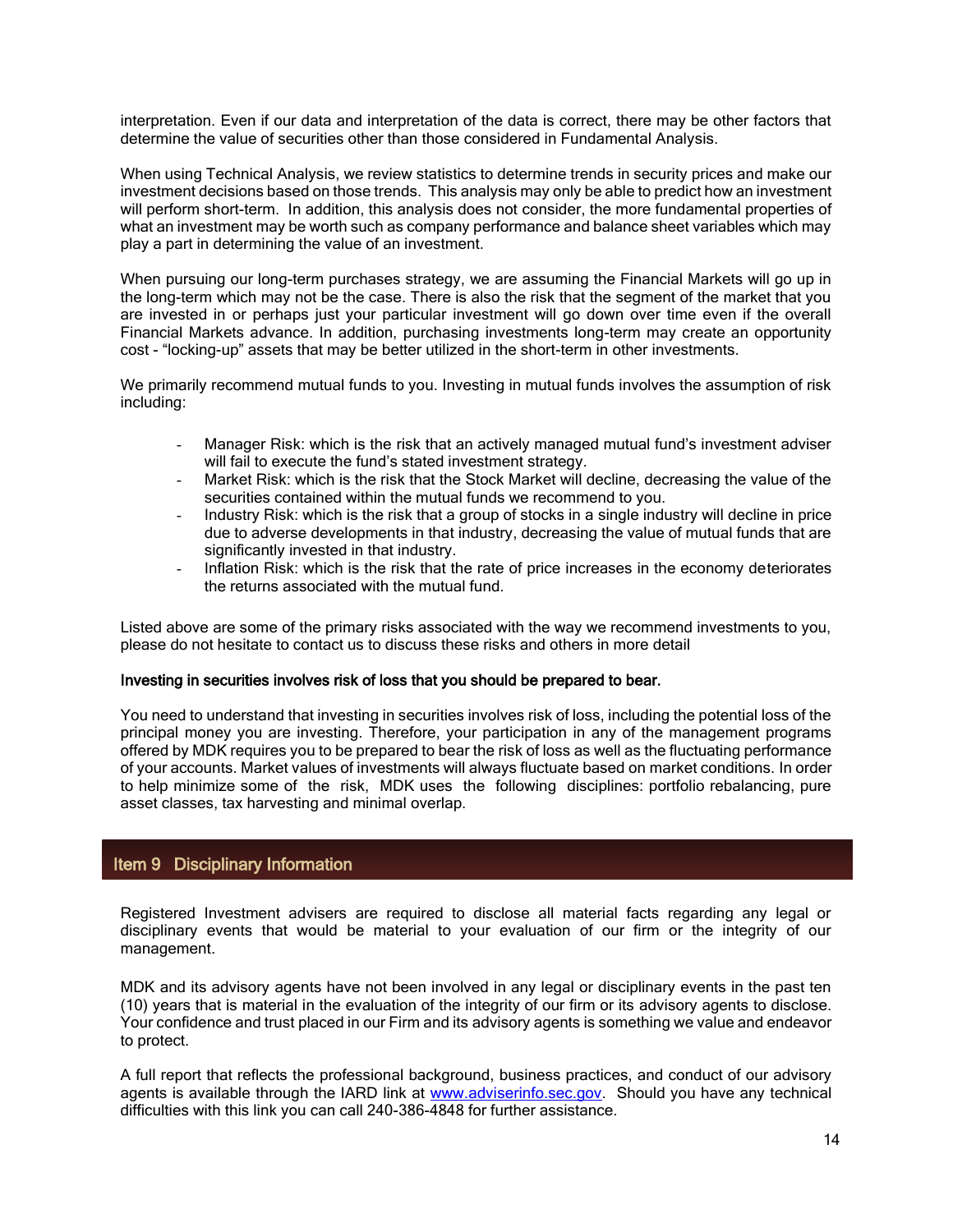<span id="page-14-0"></span>The information that appears on these websites is collected from individual investment adviser representatives, investment adviser firm(s), and/or securities regulator(s) as part of the securities industry's registration and licensing process.

#### Management Person:

Anyone with the power to exercise, directly or indirectly, a controlling influence over your RIA's management or policies, or to determine the general investment advice given to the clients of your MDK.

## Item 10 Other Financial Industry Activities and Affiliations

#### FINANCIAL INDUSTRY RELATIONSHIPS:

#### Affiliated relationships:

MDK is a wholly owned subsidiary of Adaptation Financial Advisors Inc., a SEC registered investment advisor. MDK's President is also a Board Member of Adaptation Financial Advisors Inc. Services and fees for advisory services provided by Adaptation Financial Advisors Inc. are separate and distinct from the advisory services and fees offered by MDK. Both entities remain operationally independent entities.

#### Unaffiliated relationships:

MDK's President and investment adviser agents (IAR) are also registered Broker Dealer representatives of Geneos and insurance agents/brokers of various insurance companies. In such capacities, MDK's Advisory Agent's will receive the normal brokerage or insurance commissions and/or other compensation. Geneos and the various insurance companies are not related entities of MDK.

Investment adviser representatives of MDK are registered securities representatives of Geneos, a registered broker-dealer, member of the Financial Industry Regulatory Authority, ('FINRA'), SIPC and a registered investment adviser. Geneos is a diversified financial services company engaged in the sale of specialized investment products. Advisory Agents of MDK may recommend securities or insurance products through Geneos and other unaffiliated insurance companies, and receive normal commissions if products are purchased through them. Thus, a conflict of interest exists between the interest of the advisory representatives and you. If you purchase these products through them, they will receive normal commissions in addition to customary advisory fees. As such, Advisory Agents may have an incentive to sell you commissionable products in addition to providing you with advisory services when such commissionable products may not be suitable. Alternatively, they may have an incentive to forego providing you with advisory services when appropriate, and instead recommend the purchase of commissionable investments, if they deem that the payout for recommending the purchase of these investments would be higher than providing management advice on these products for an advisory fee. Therefore, a conflict of interest may exist between their interests and your best interests.

While our security sales are reviewed for suitability by an appointed supervisor, you should be aware of the incentives we have to sell certain securities products and are encouraged to ask us about any conflict presented. You are under no obligation to purchase products recommended by these advisory representatives or to purchase products either through these agents of Geneos.

Under the rules and regulations of FINRA, Geneos has obligations to maintain records and perform other functions regarding certain aspects of the investment advisory activities of its registered representatives in relation to certain advisory accounts for which its registered representatives provide investment advice. These obligations require Geneos to coordinate with and have the cooperation of the account custodian. In order to fulfill its obligation, Geneos has established a list of custodian and brokerage MDKs which it has arranged to obtain the required cooperation, and which therefore may be utilized for custody of accounts directly advised either by registered representatives of Geneos who are investment advisers or other investment advisory entities which are affiliated with registered representatives of Geneos.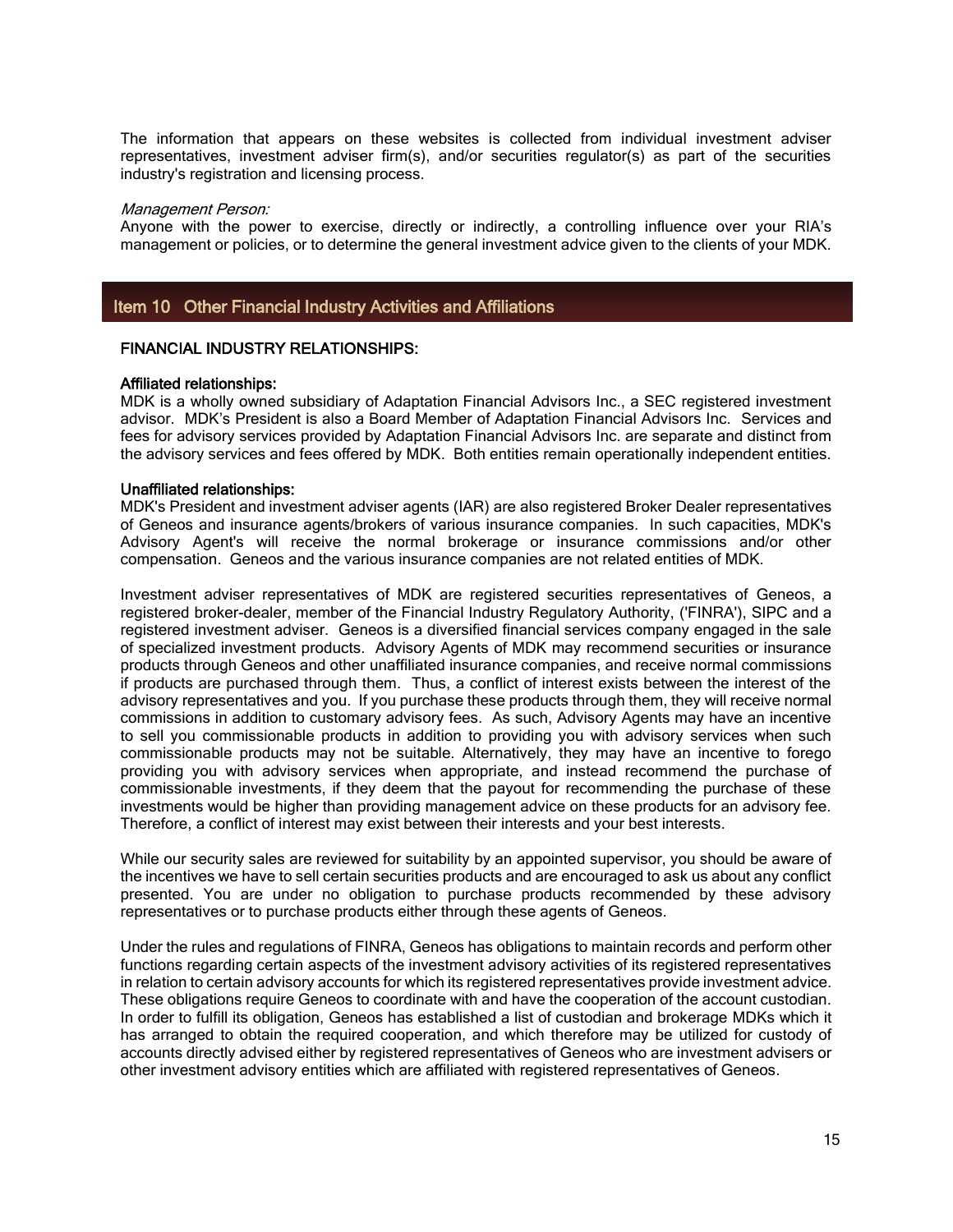<span id="page-15-0"></span>In certain instances, Geneos will collect, as paying agent for MDK, the investment advisory fee remitted to MDK by the account custodian. Geneos will retain a portion as a charge to the investment adviser (not the client) for the functions Geneos is required to carry out by the FINRA. This fee will not increase execution or brokerage charges to the client or the fee the client has agreed to pay to the MDK pursuant to the client's advisory agreement. A portion of the fee retained by Geneos may be re-allowed to other registered representatives of Geneos who, as registered representatives of Geneos, are responsible for the supervision of the other representatives and assist Geneos with the functions described above.

Please be aware that you are under no obligation to purchase products or services recommended by us or members of our MDK in connection with providing you with any advisory service that we offer.

For those associates described above, approximately 20% of each business day is devoted to review and sales of securities and insurance.

1912 Branard LLC is a Texas limited liability company that owns a single building located at 1912 Branard Houston Texas. Michael D. Krost is the sole member. MDK and 1912 Branard, LLC are deemed to be under common control and therefore related persons. MDK has a lease agreement with 1912 Branard, LLC and pays rent for its office space located at 1912 Branard, Houston TX. 1912 Branard, LLC is a not a financial investment related entity, therefore we believe there is no material conflict of interest present.

## Item 11 Code of Ethics, Participation or Interest in Client Transactions and Personal Trading

## PARTICIPATION OR INTEREST IN CLIENT TRANSACTIONS / PERSONAL TRADING:

We may recommend you the purchase of investment products in which we or a related entity may have some financial interest, including the receipt of compensation. Certain mutual funds (and/or their related persons) in which you invest could make payments to broker-dealers. Such payments may be distributed as compensation for distribution or administrative services will be paid out of the fund's assets. Advisory agents of MDK in their capacity as registered representatives of Geneos will receive such fees or other compensation to the extent permitted by applicable law.

At times, the interests of MDK or its advisory agents accounts may coincide with the interest of your accounts, however, at no time will or any advisory agent receive an added benefit or advantage over you with respect to these transactions. We will maintain a record of personal securities transactions. All rules and regulations of the Investment Adviser's Act of 1940 will be strictly enforced. We do not permit insider trading.

We may recommend securities to you or buy or sell securities for your account at or about the same time we may buy or sell the same securities in our own account. As such, there may be instances where our interests may appear to be placed ahead of yours. To mitigate this conflict, our MDK policy prohibits us from receiving a better price on our order, if you and we invest in the same security on the same side of the market on the same day.

#### CODE OF ETHICS:

We have adopted a Code of Ethics (the "Code") to address securities-related conduct. As required by Rule 204A‐1 under the Investment Advisers Act of 1940. The Code of Ethics contains provisions that remind employees of their obligations to clients and obligations to comply with federal securities laws, set forth standards of conduct, restrict personal securities trading, conflicts of interest, gifts, and require reporting of personal securities transactions and holdings.

MDK does not buy and sell securities for its own accounts and does not permit the purchase or sale of securities on a principal basis from its clients, however it may from time-to-time effect trades on a riskless principal basis allowing for mark-ups and mark-downs. Financial Advisors may buy or sell securities identical to those securities recommended to clients and therefore may have an interest or position in certain securities that are also recommended and bought or sold to Clients.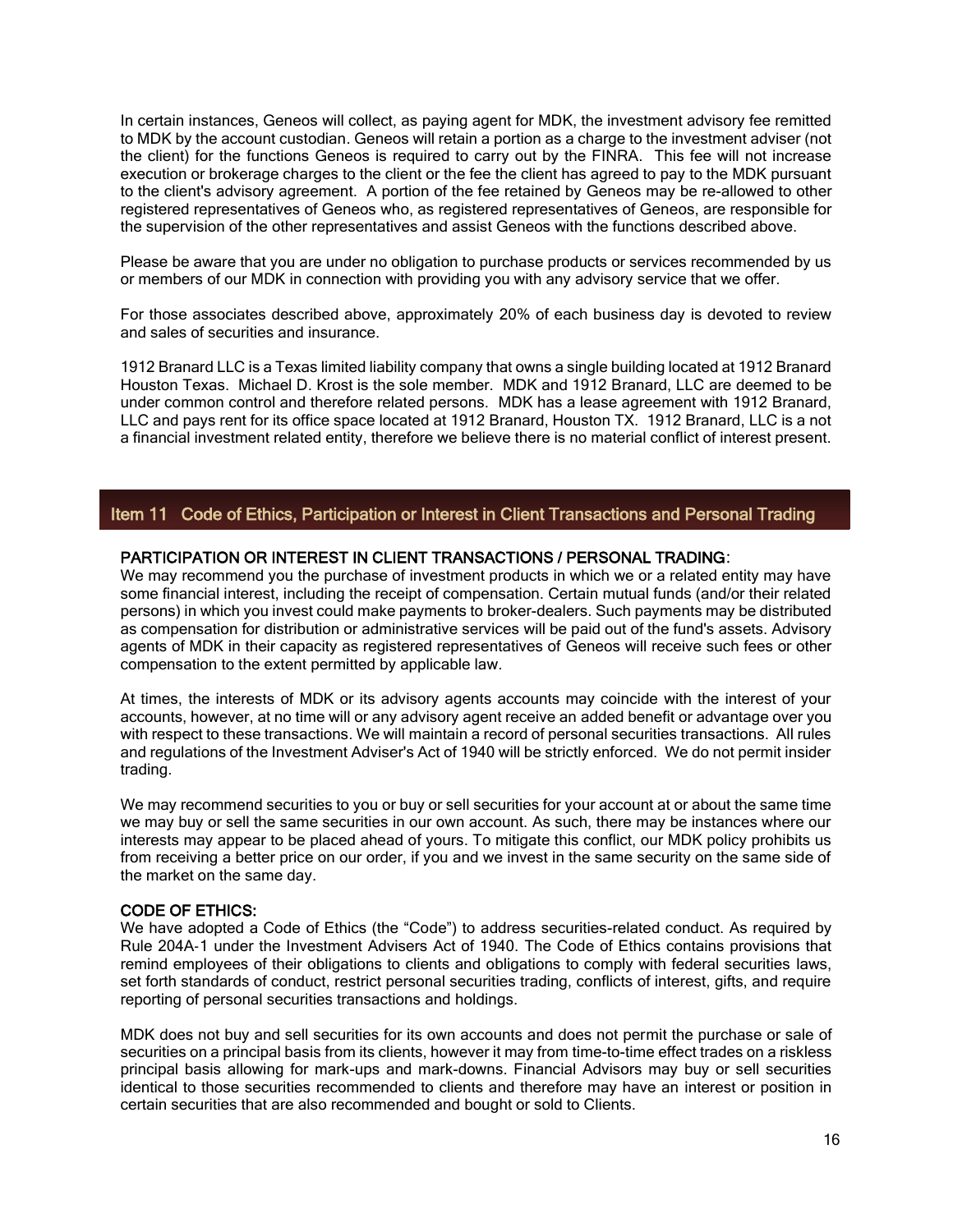<span id="page-16-0"></span>MDK has implemented policies designed to ensure that its employees will not put their interests before a client's interest. For example, employee trading is monitored to ensure that Financial Advisors do not trade ahead of clients or obtain a better price for themselves than for a client for the same securities traded on the same day. MDK is required to maintain a list of all securities holdings for its associated persons. MDK employees are prohibited from trading on non-public information or sharing such information.

The MDK conducts its securities and investment advisory business in accordance with all applicable Federal and State securities regulations. MDK and its subsidiaries do not maintain an inventory of investments for resale and does not buy or sell securities for itself that it recommends to (or purchases or sells for) clients.

The Code includes our policies and procedures developed to protect your interests in relation to the following topics:

- The duty at all times to place your interests first;
- The requirement that all personal securities transactions be conducted in such a manner as to be consistent with the Code and to avoid any actual or potential conflict of interest or any abuse of an employee's position of trust and responsibility;
- The fiduciary principle that information concerning the identity of your security holdings and financial circumstances are confidential; and
- The principle that independence in the investment decision-making process is paramount.

Clients and prospective clients may request a copy of the MDK's Code of Ethics by contacting the MDK, either through their Financial Advisor or by use of the number or e-mail on the front of this brochure.

## Item 12 Brokerage Practices

When our firm is granted sole discretionary authority over your account(s) we determine the securities to be bought or sold, and their amounts without specific consultation with you as deemed to be in your best interest and to achieve your stated investment objectives. Our Advisory agents are also Registered Representatives of Geneos, a FINRA member.

We may aggregate your orders with those of other clients in a bunched trade or trades when securities are purchased or sold. For each account that we include in the bunched trade, we must reasonably believe that the bunched order is consistent with our duty to seek best execution and may benefit you and each client participating in the aggregated order. The average price per share of each bunched trade is allocated to each account that participates in the bunched trade. Accounts that participate in the same bunched trade are charged transaction costs, if applicable, in accordance with their advisory contracts.

If a bunched order cannot be executed in full at the same price or time, the securities actually purchased or sold by the close of each business day must be allocated in a manner that is consistent with the initial pre-allocation. Partial fills will be allocated in a way that does not consistently advantage or disadvantage particular client accounts and are generally filled pro-rata among participating accounts.

Neither our Firm nor our Advisory agents receive client referrals from a broker dealer or other third party when recommending to you a broker-dealer for the execution of securities transactions.

Our custodians also make available to us other products and services that benefit us but may not directly benefit you or your account. These products and services assist us in managing and administrating our clients' accounts. For more information see Item 14 Other Compensation.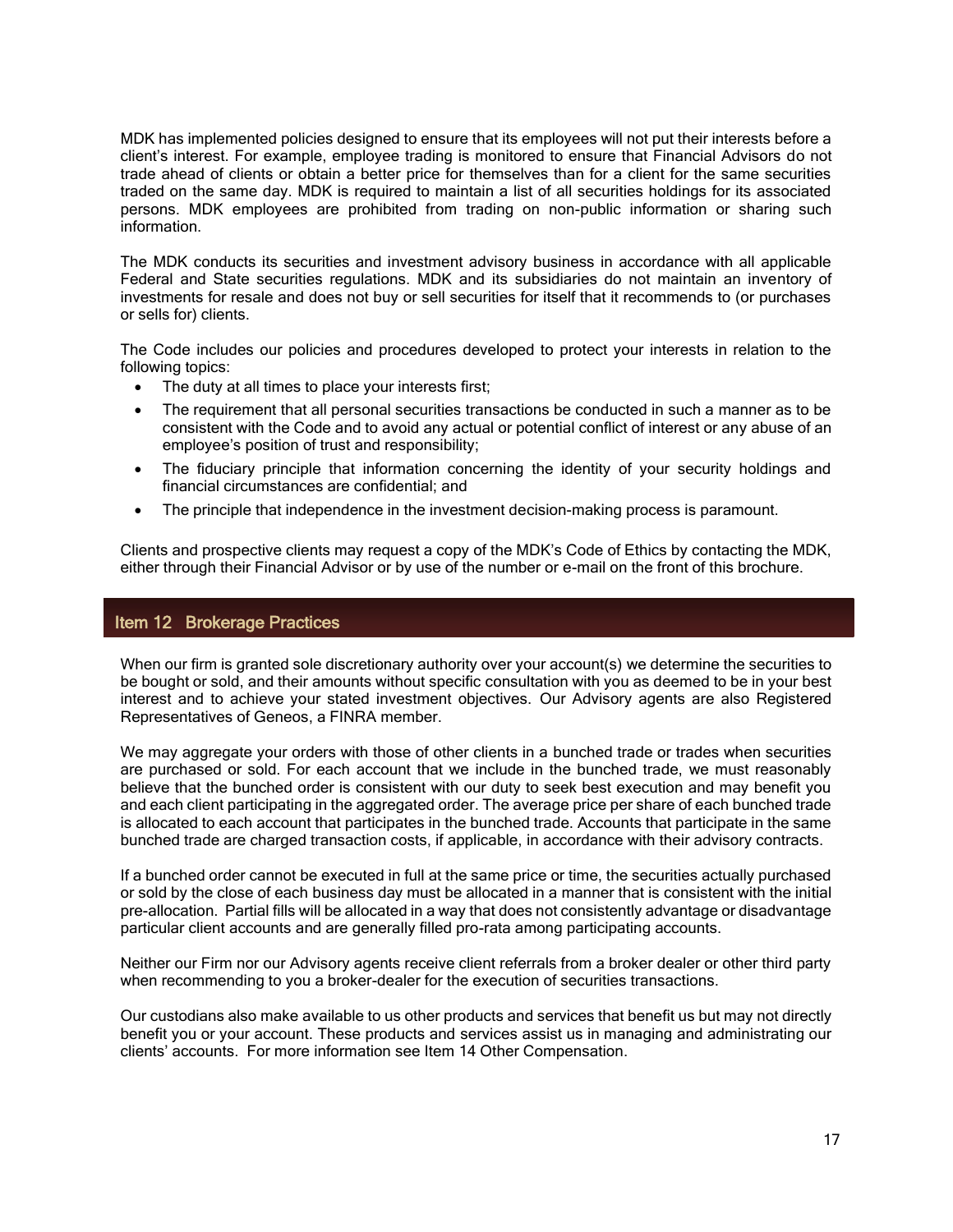## <span id="page-17-0"></span>Item 13 Review of Accounts

We generally provide investment advice, financial planning services and investment management services. Investment advisory client accounts with on-going contributions have their contributions verified monthly. Investment advisory client accounts are reviewed quarterly and/or as contracted for; however continuous daily reviews are made of all funds. MDK management will also review on an as needed basis client accounts that may be flagged for various reasons such as over concentration in a single security, heavily traded accounts or significant increases/decreases in performance. The reviews will confirm quality standards and continued suitability with client investment objectives. The MDK does not verify performance data provided to it by third parties. Clients will receive (at a minimum) annual performance reports, which may be written or accessed electronically (or both) and will receive either quarterly or monthly account statements and confirmations in paper form or electronically through on-line access. Account statements reflect all securities and cash transactions in the account as well as current positions and values. Each individual advisory agent is responsible for the review and subsequent followup. Michael D. Krost, advisory agent and President of MDK, reviews all recommendations and reports prepared the investment company prior to presentation by MDK Advisory Agent's.

All client transactions by MDK are reviewed for suitability on a next day basis by a designated supervisory principal. Subsequently, on at least a quarterly basis, we review and analyze the suitability, performance, and other aspects of the account. On at least an annual basis the Financial Advisor will contact the client to update financial and personal information and to determine if there have been any changes in the client's investment objectives or personal circumstances that could impact the ongoing suitability of the Account. Although no written report is sent to you, holdings across client accounts are continuous reviewed. Account reviews are performed at least quarterly and may be performed more frequently if triggers such as changes in the tax laws, significant changes in economic or market conditions, new investment information, and changes in a client's personal and/or financial circumstances or investment objectives takes place.

Although the client may engage their advisor to review their plan at any time, the advisor encourages the client to at least meet for an annual review.

Investment management clients receive statements or account and transaction confirmations from the account's custodian. More frequently reports from the custodian may be provided by us upon your request. You will additionally receive portfolio statements no less frequently than quarterly, and confirmations upon any transaction in a portfolio from the custodian of the account (usually a brokerage MDK, or a mutual fund company).

Other than the performance reports from such third parties using the custodian's data, the MDK will not provide its own account statements to the client.

## Item 14 Client Referrals and Other Compensation

#### Client Referrals:

The MDK does not receive economic benefits from any non-client for providing investment advice or other advisory services to clients. The MDK does not compensate any person or entity for client referrals.

#### Other Compensation:

As discussed previously, all our Advisory agents are Registered Representatives of Geneos, a FINRA member broker-dealer. This arrangement requires us to offer you advisory services and programs sponsored or approved by Geneos. Geneos sets limits on how much we can charge you for these advisory services. Some advisory programs have higher fee limits than others. As such, there may be an incentive for us to recommend to you advisory services or programs with higher limits. In addition, Geneos will charge us certain usage fees and expenses to use their advisory programs which may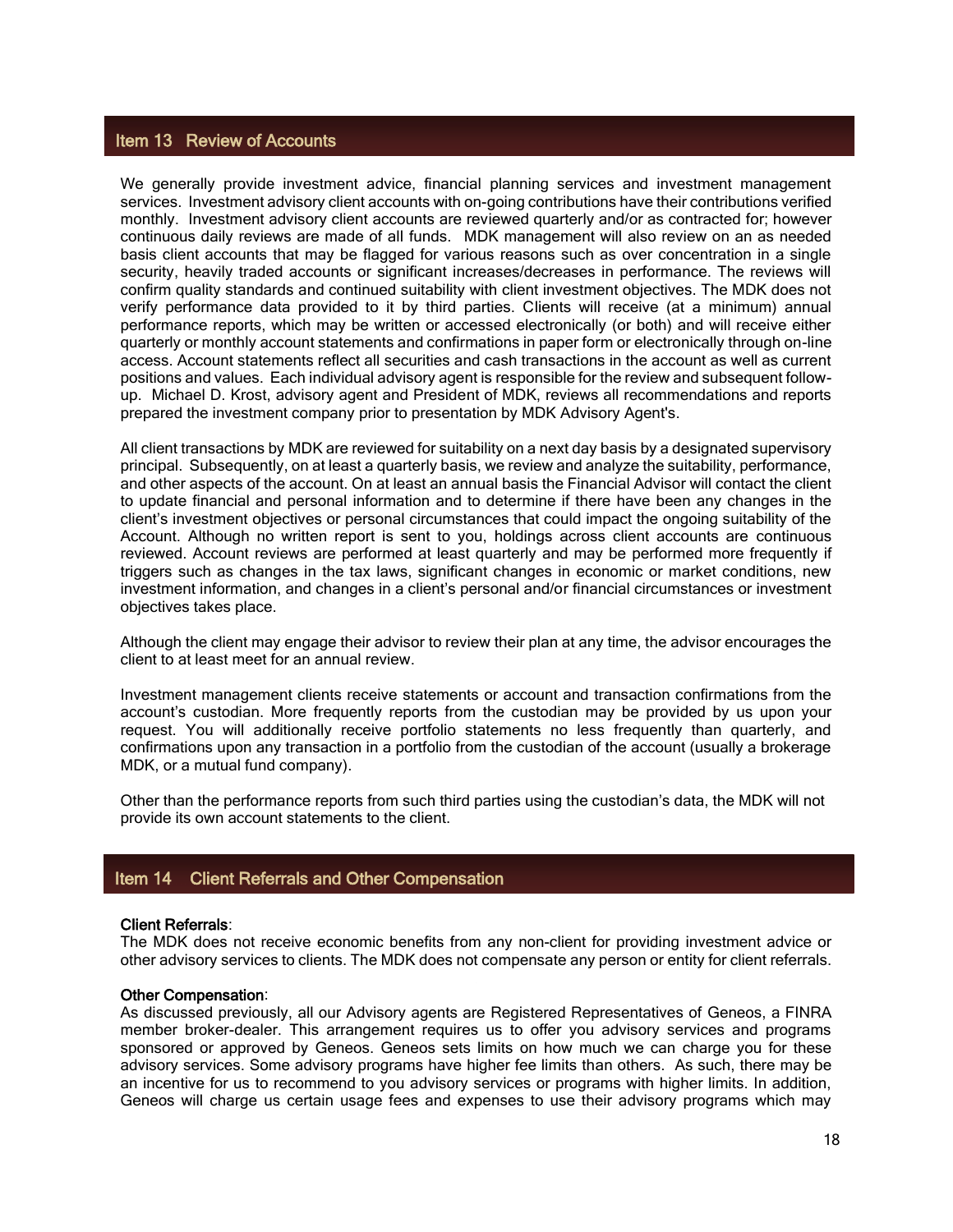<span id="page-18-0"></span>decrease the amount of money we make when offering investment advice to you. Therefore, there may be an incentive to provide you with advisory programs and services that may be cheaper for us to use, but not as suitable to your needs as other advisory programs that Geneos sponsors which may be more expensive for us to use.

We have received an economic benefit from Geneos in the form of a loan as an incentive to maintain our broker-dealer and advisory relationships with Geneos. To the extent tenured goals are achieved, Geneos will forgive all for a portion of our loan. You should be aware that advisory services and programs are included in these production goals and therefore we may have an incentive to recommend such advisory services and products to you as well as other products which may result in loan forgiveness. However, pursuant to our fiduciary obligations, we will only recommend programs or services that are suitable for you.

Certain Third-Party Advisory Service programs may provide our Advisory agents with the opportunity to attend training or education conferences. Such conferences include the payment or reimbursement of travel, meals and lodging expenses for attendees. Payment/reimbursement of expenses is not contingent upon sales targets or contests, but rather on total assets managed on their respective Third-Party Advisory Service platforms. We may have an incentive to recommend Third Party Advisory Service programs that provide us with the above referenced opportunities over those that do not.

Our choice of custodian may be influenced by the services that the custodians available to us provide but do not necessarily benefit your account. Such services include software and technology that assist in the management and administration of your account and a mix of services to manage and further develop our business. A conflict of interest may exist because when we evaluate whether to recommend or require that you custody your assets at Fidelity, we may consider the availability of some of the foregoing products and services and other arrangements as part of the total mix of factors we consider and not solely factors that are beneficial to you such as nature, cost or quality of custody and brokerage services.

While our security sales are reviewed for suitability by an appointed supervisor, you should be aware of the incentives we have to sell certain securities products and are encouraged to ask us about any conflict presented.

Additionally, for those that elect to purchase insurance products, our advisory agents holding insurance licenses will receive normal commissions.

We try at all times to put the interest of you first as part of our fiduciary duty. However, you should be aware that the receipt of additional compensation creates a potential conflict of interest and may affect judgment when making these recommendations.

# Item 15 Custody

Your funds and securities will be maintained with a "qualified custodian" as required under Rule 206(4)-2 under the Advisers Act and we will not take physical possession of any funds or securities. Custody of your accounts for both securities and funds will be maintained at Fidelity Investments or another qualified designated custodian. Account statements are sent quarterly from the custodian and you should carefully review those statements.